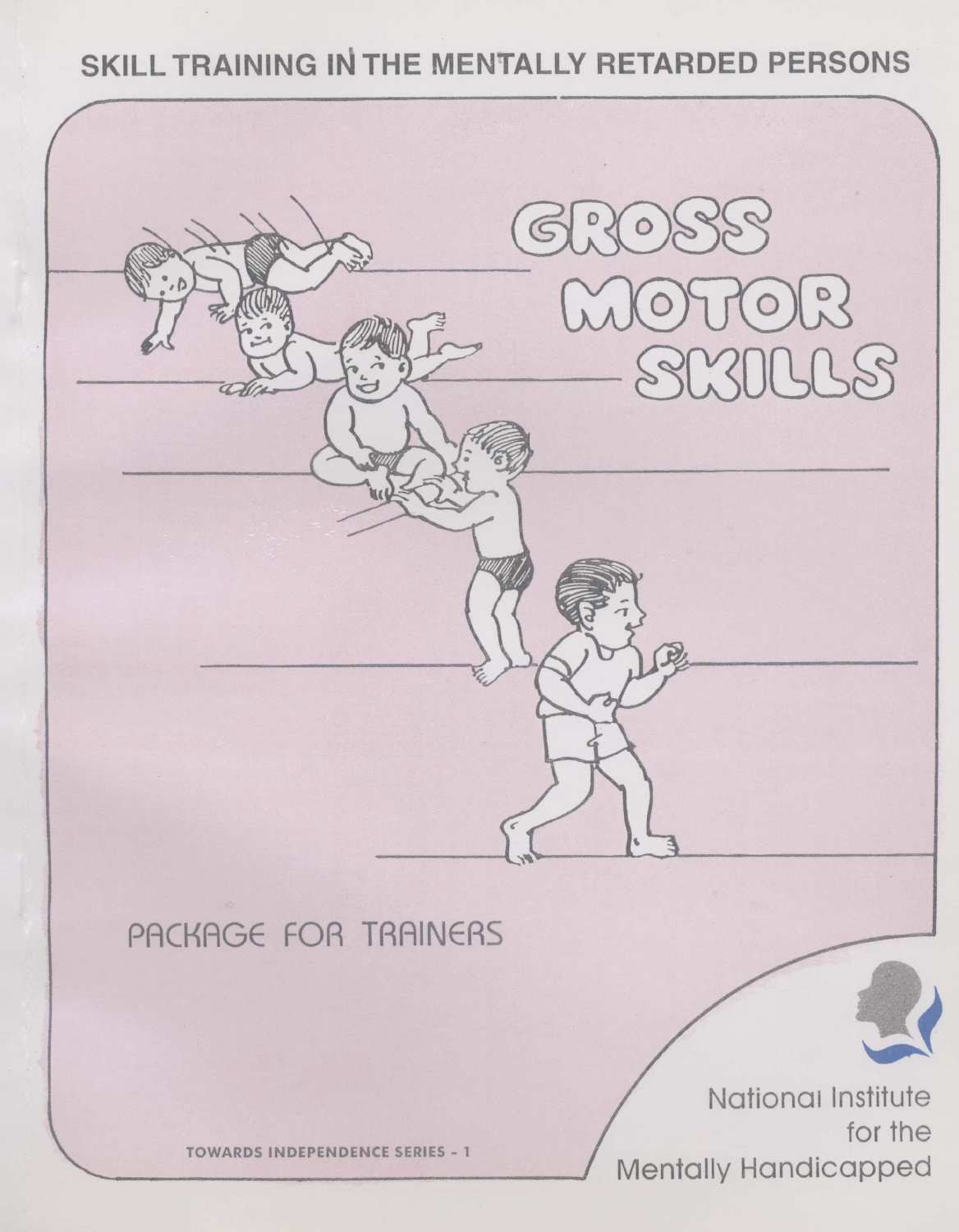Towards Independence Series - <sup>1</sup>

# SKILL TRAINING iN THE MENTALLY RETARDED PERSONS

A PACKAGE FOR TRAINERS

# GROSS MOTOR SKILLS

(Funded by UNICEF)

# National Institute for the Mentally Handicapped

(Ministry of Welfare, Govt. of India) Manoylkas Nagar, Bowenpally, Secunderabad 500 011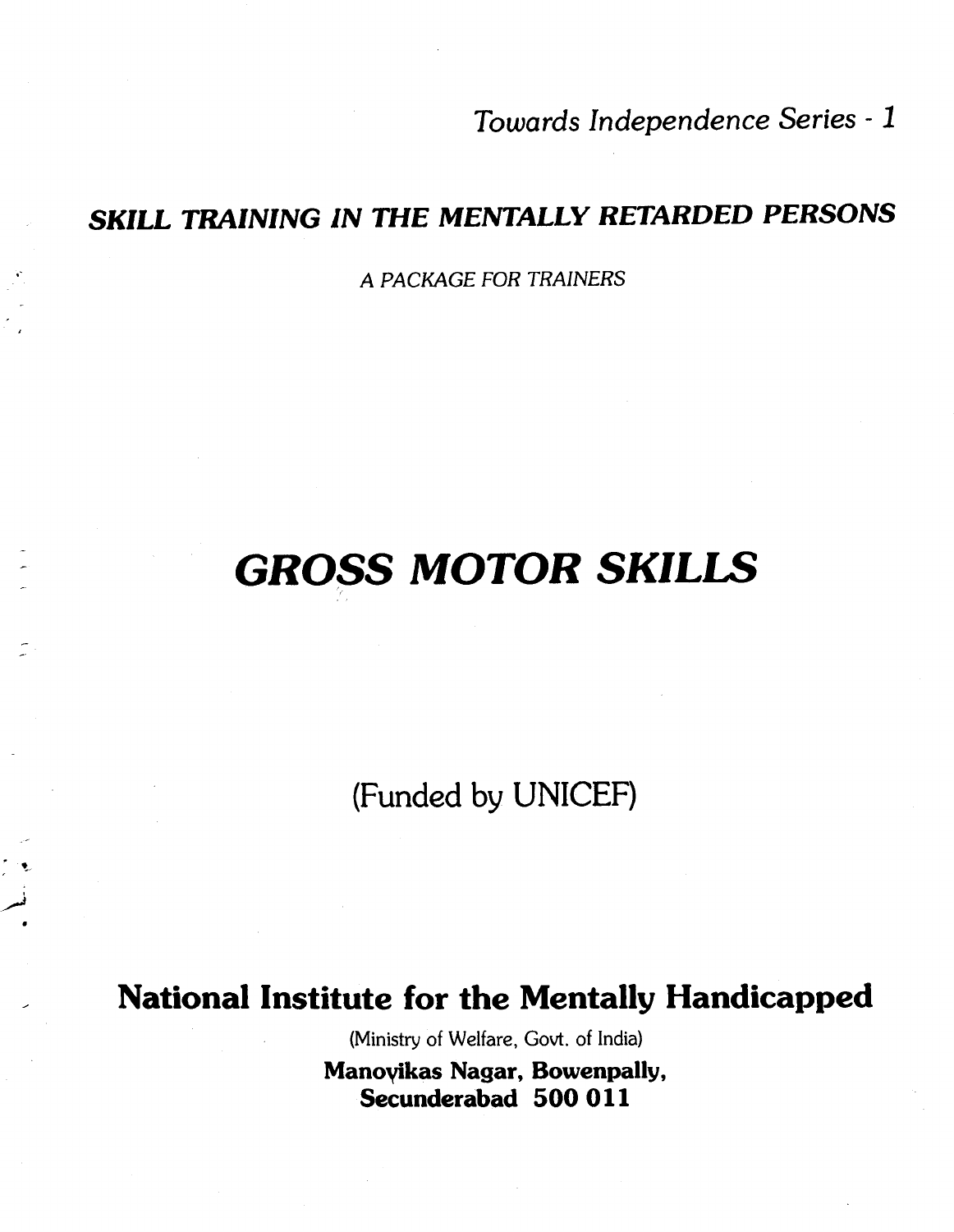Copyright © National Institute for the Mentally Handicapped, 1990 All rights reserved.

Reprint 2001

#### Contributors:

 $M.S.$  (Sp. Ed.) Ph. D., D.S.Ed. Project Coordinator Research Officer

Jayanthi Narayan **A.T. Thressia Kutty**<br>M.S. (Sp. Ed.) Ph. D., D.S.Ed. M.A., B.Ed., D.S.Ed.

 $\mathbf{r}$ 

#### Other titles in the series:

- \* Fine Motor Skills
- \* Eating Skills
- \* Toilet Training
- \* Tooth Brushing
- \* Bathing
- **Dressing**
- \* Grooming
- \* Social Skills

#### Artist : K. Nageswar Rao

Printed at: Sree Ramana Process, Secunderabad. Hello: 7811750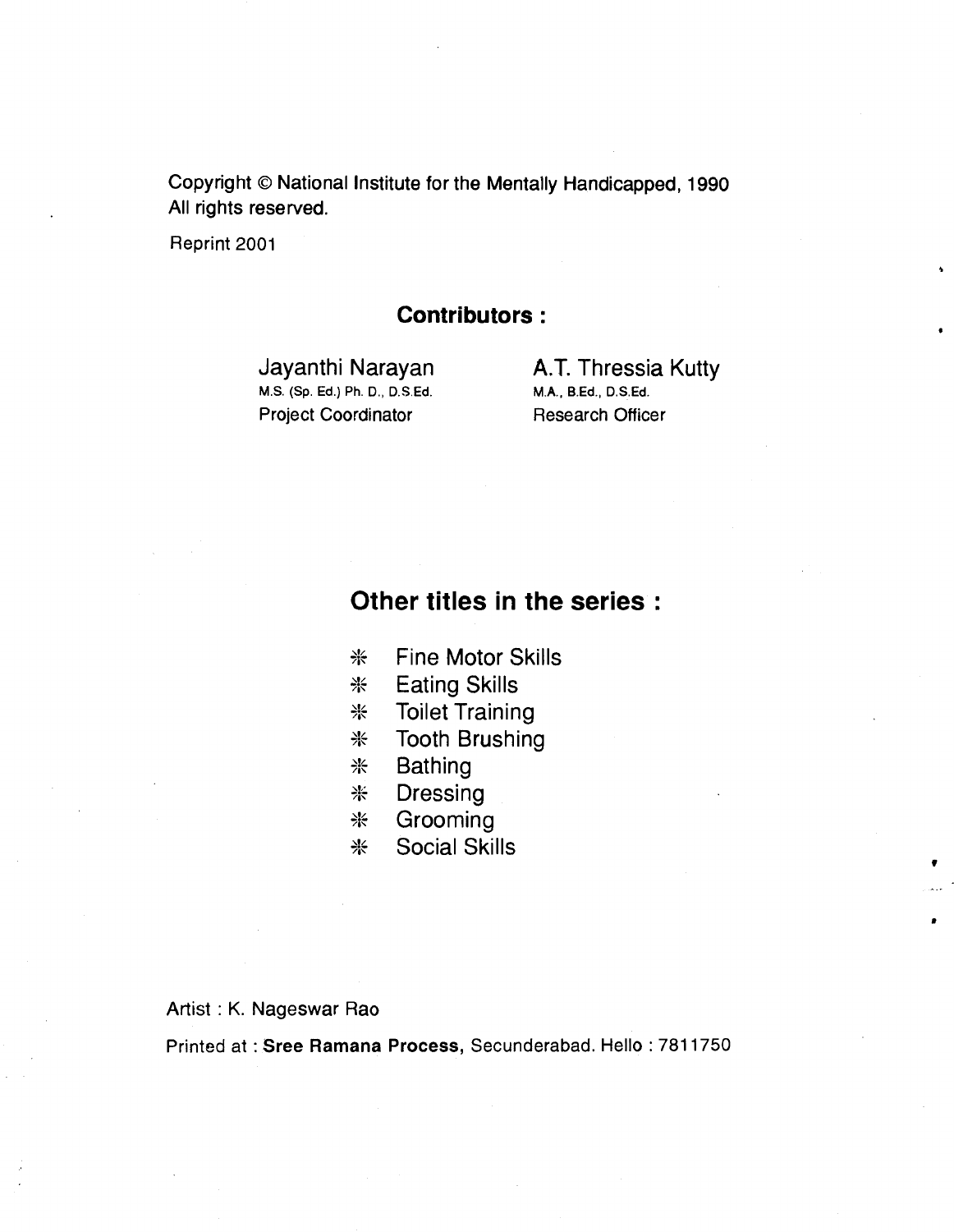# ABOUT THE BOOKLET ..........

This book is one among the series of books developed for the benefit of the parents and trainers of the mentally<br>retarded and developmentally delayed children. The retarded and developmentally delayed children. activities in which these children are to be trained for independent living are very many. Among them, feeding, toiletting, brushing, grooming, bathing, dressing, gross and fine motor activities and socialization are some of the basic and important skills. This series of books<br>provide in a step by step manner, procedures for finding out the delay or deficit in the child and the steps in training them. Simple language is used with appropriate illustrations so that parents and other trainers can easily follow the steps. It should be remembered that the activities listed are some of the basic ones. Common activities listed are some of the basic ones. sense and imagination of the trainers will be of great assistance ir enhancing the skill in the child. We hope that the trainers find these booklets useful to them.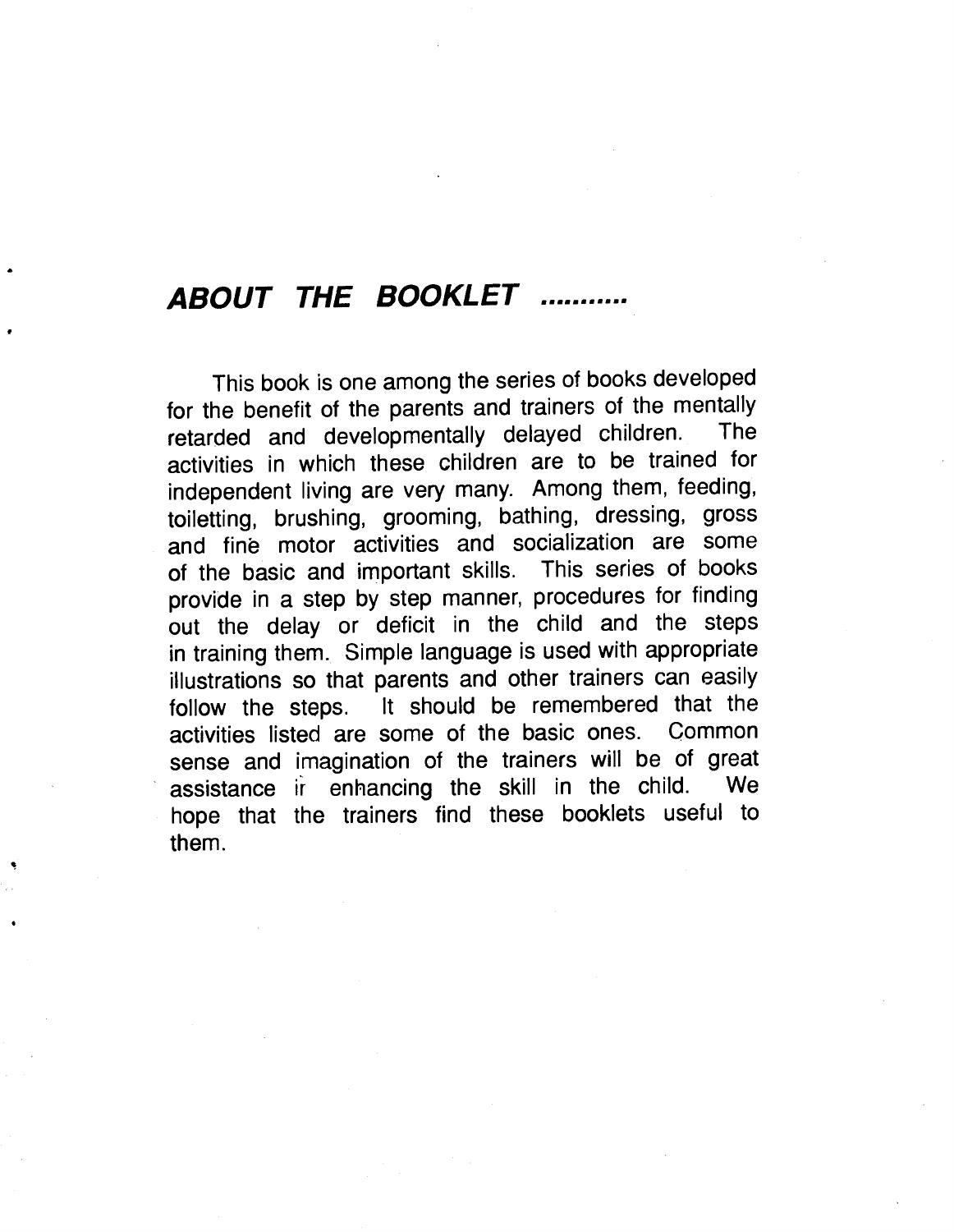#### ACKNOWLEDGEMENTS

The project team expresses sincere thanks to UN ICEF for funding this project. The advice and guidance provided by the following project advisory committee members periodically during the course of the project is gratefully acknowledged.

#### **Project Advisory Committee Institute members**

Dr. V. Kumaraiah Dr. D.K. Menon Associate Professor (Cl. Psy) Director NIMHANS, Bangalore

Ms. V. Vimala, No. 1996, No. 1997, Nadhavan Vice Principal **Asst.** Prof. of Psychiatry Balavihar Training School Madras

Prof. K.C. Panda, Mr. T.A. Subba Rao Principal Discussion Education Lect. in Speech Pathology<br>
Regional College of Education 8 Audiology Regional College of Education Bhubaneswar

Dr. N.K. Jangira **Mrs. Reeta Peshawaria** Professor (Special Education) Lect. in Cl. Psychology NCERT, New Delhi

Ms. Girija Devi Asst. Communication Devt. Officer UNICEF, Hyderabad

The guidance and suggestions of Dr. D.K. Menon, Director, NIMH are especially acknowledged with special reference. The efficient secretarial assistance in typing out the drafts throughout the project by Sri A. Venkateswara Rao requires a special mention and grateful acknowledgement. The administrative support by Sri T. Pitchaiah, Sri V. Ram Mohan Rao and Mr. K.S.R.C. Murthy are sincerely appreciated. Last, but not the least, we are grateful to the parents of the mentally retarded children who cooperated with us for the field trial of the skill training packages and for having given suggestions for modification which are suitably incorporated.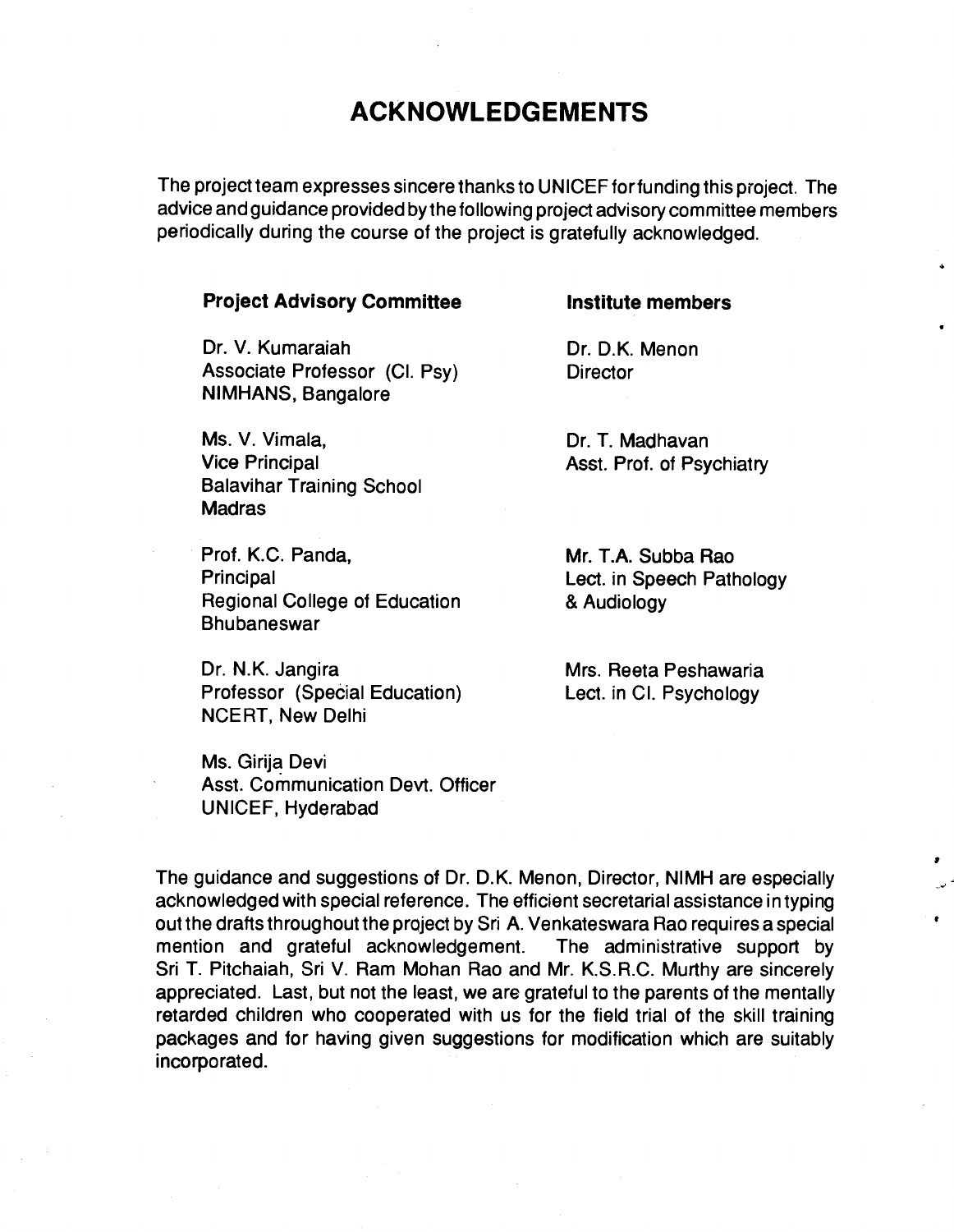#### **CONTENTS**

|  |  | Pages |
|--|--|-------|
|--|--|-------|

| Introduction                                    |   |
|-------------------------------------------------|---|
| <b>Check list - Gross motor skills</b>          | 3 |
| Reasons for delay in<br>Gross motor development | 6 |
| When to train?                                  | 8 |
| How to train?                                   | 8 |
| Step by step training                           | 9 |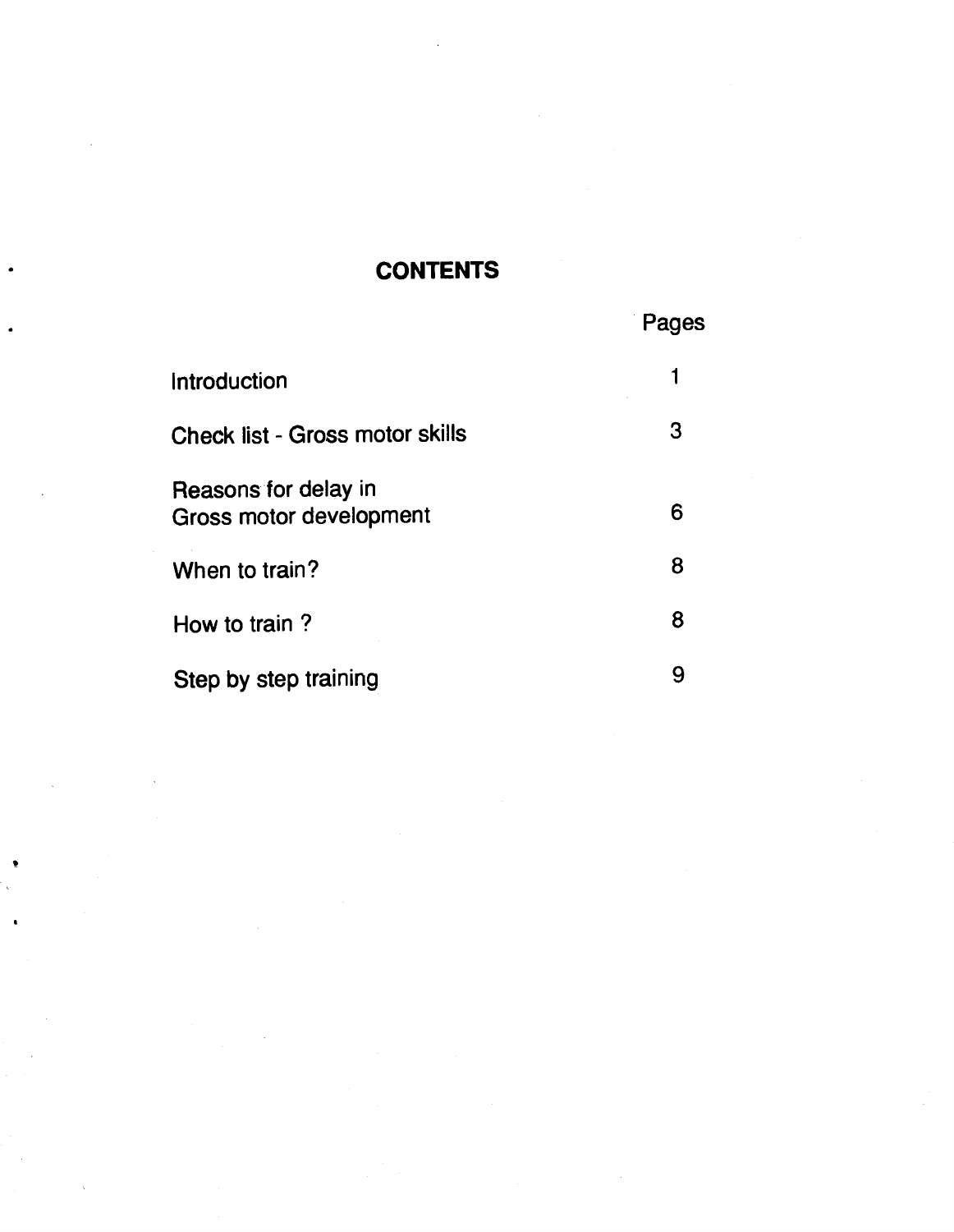# **INTRODUCTION**

<span id="page-6-0"></span>Coordination of fingers, hands and arms plays a vital role in activities towards independence. Development of small muscles facilitates proper coordination to perform daily activities of life.

Activities such as eating and dressing, manipulation of toys and other playthings and the use of utensils and tools, are largely dependent upon coordination of hands.

Almost all toys and games require the use of hands and arms. These play activities help not only to utilize leisure time properly but also to develop fine motor skills for many day-to-day activities.

Proper coordination of limbs are essential for prevocational training and job placement. In case of children with mental handicap, fine motor development may be delayed or abnormal. If the delay is noticed earlier, professional guidance would help in improving the child in different types of fine motor activities. This package explainsactivities for children to enhance their fine motor coordination. It helps one to be independent in daily living activities.

 $\mathbf{1}$ 

Personal, social and vocational areas.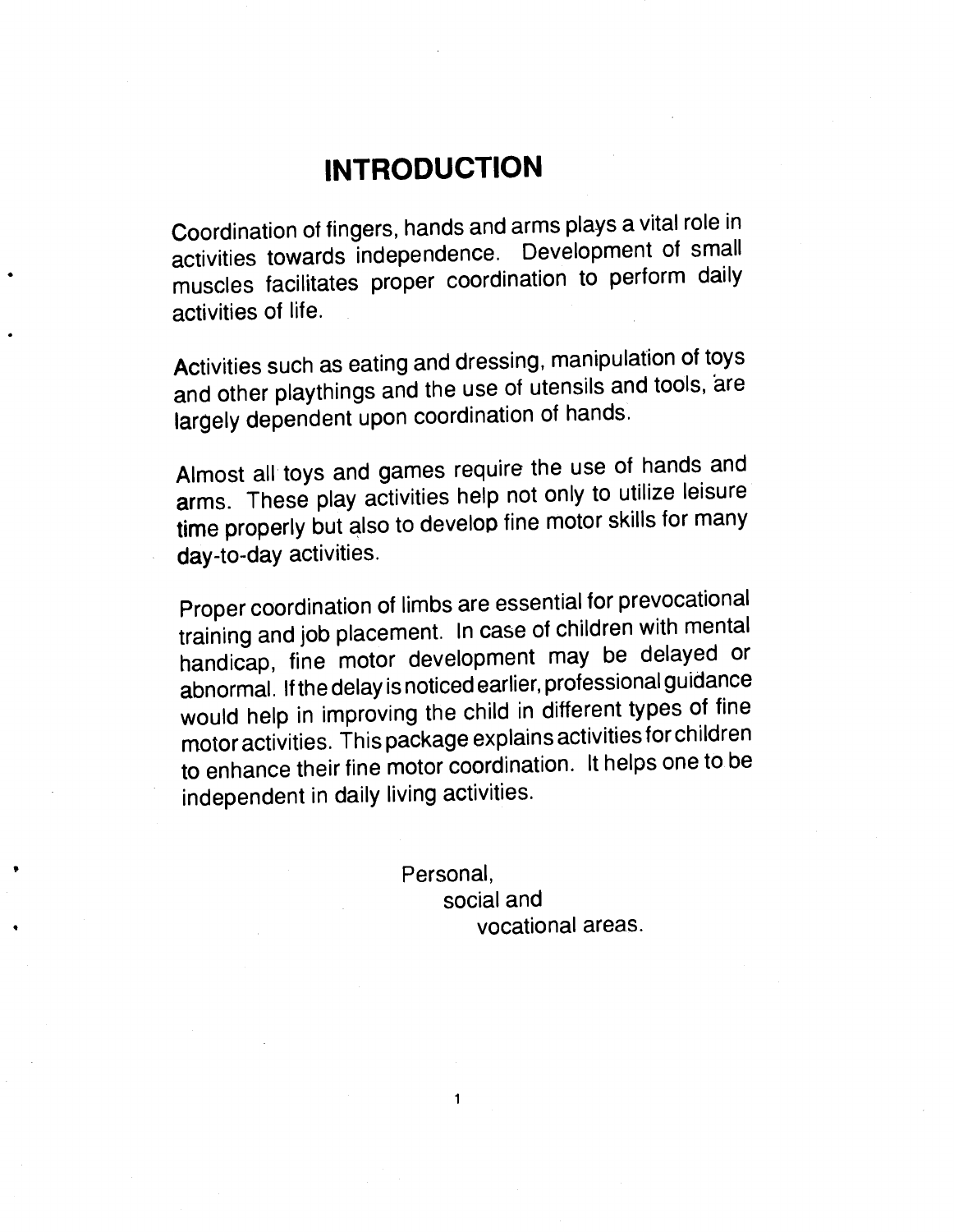Attaining coordination of large muscles, otherwise known as gross motor development is needed to perform the above mentioned activities.

— — — — — — — — — — — — — — — — — — — — — —

— — — — — — — — — — — — — — — — — — — — — — — —

 $\mathbf{I}$  which is a set of the set of the set of the set of the set of the set of the set of the set of the set of the set of the set of the set of the set of the set of the set of the set of the set of the set of the set I This booklet tells about the training in gross motor **I** skills in which the large muscle coordination is involved.

#### Important:

Some of the mentally retarded children with cerebral palsy will have problem in coordination of the links in various degrees. Before training them on gross motor coordination it is absolutely essential to seek medical advice and carry out the specific exercise as prescribed by them.

2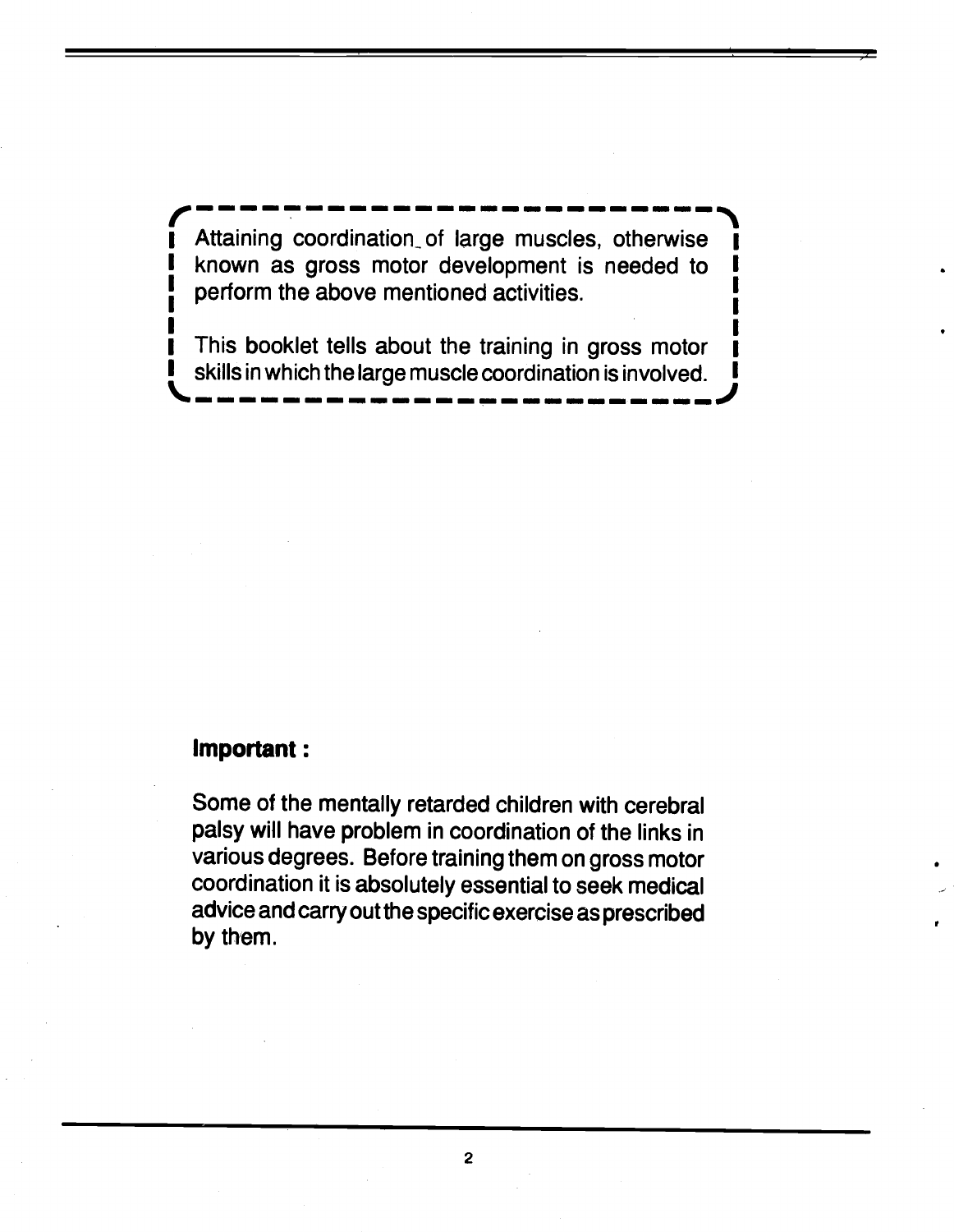### <span id="page-8-0"></span>CHECKLIST - GR OSS MOTO R SKILLS

Use the following checklist to find out whether there is a delay in gross motor development.

| Age level                                                            | S. No. | <b>Gross Motor Skills</b>                           | Yes | <b>No</b> | Month/Year<br>of achievement/<br>remarks |
|----------------------------------------------------------------------|--------|-----------------------------------------------------|-----|-----------|------------------------------------------|
| 0-1Year<br>1.<br>2.<br>3.<br>4.<br>5.<br>6.<br>7.<br>8.<br>9.<br>10. |        | Can hold head erect                                 |     |           |                                          |
|                                                                      |        | Can turn over                                       |     |           |                                          |
|                                                                      |        | Can sit with support                                |     |           |                                          |
|                                                                      |        | Can sit without support                             |     |           |                                          |
|                                                                      |        | Can crawl                                           |     |           |                                          |
|                                                                      |        | Can stand with support                              |     |           |                                          |
|                                                                      |        | Can stand without support                           |     |           |                                          |
|                                                                      |        | Can lower self from standing<br>to sitting position |     |           |                                          |
|                                                                      |        | Can pull self from sitting<br>to standing position  |     |           |                                          |
|                                                                      |        | Can walk a few steps with support                   |     |           |                                          |
| 1-2 Years                                                            | 11.    | Can walk independently                              |     |           |                                          |
|                                                                      | 12.    | Can sit self in a chair                             |     |           |                                          |
|                                                                      | 13.    | Can squat and return to<br>standing position        |     |           |                                          |
|                                                                      | 14.    | Can walk upstairs with aid                          |     |           |                                          |
|                                                                      | 15.    | Can bend at waist to pick up objects                |     |           |                                          |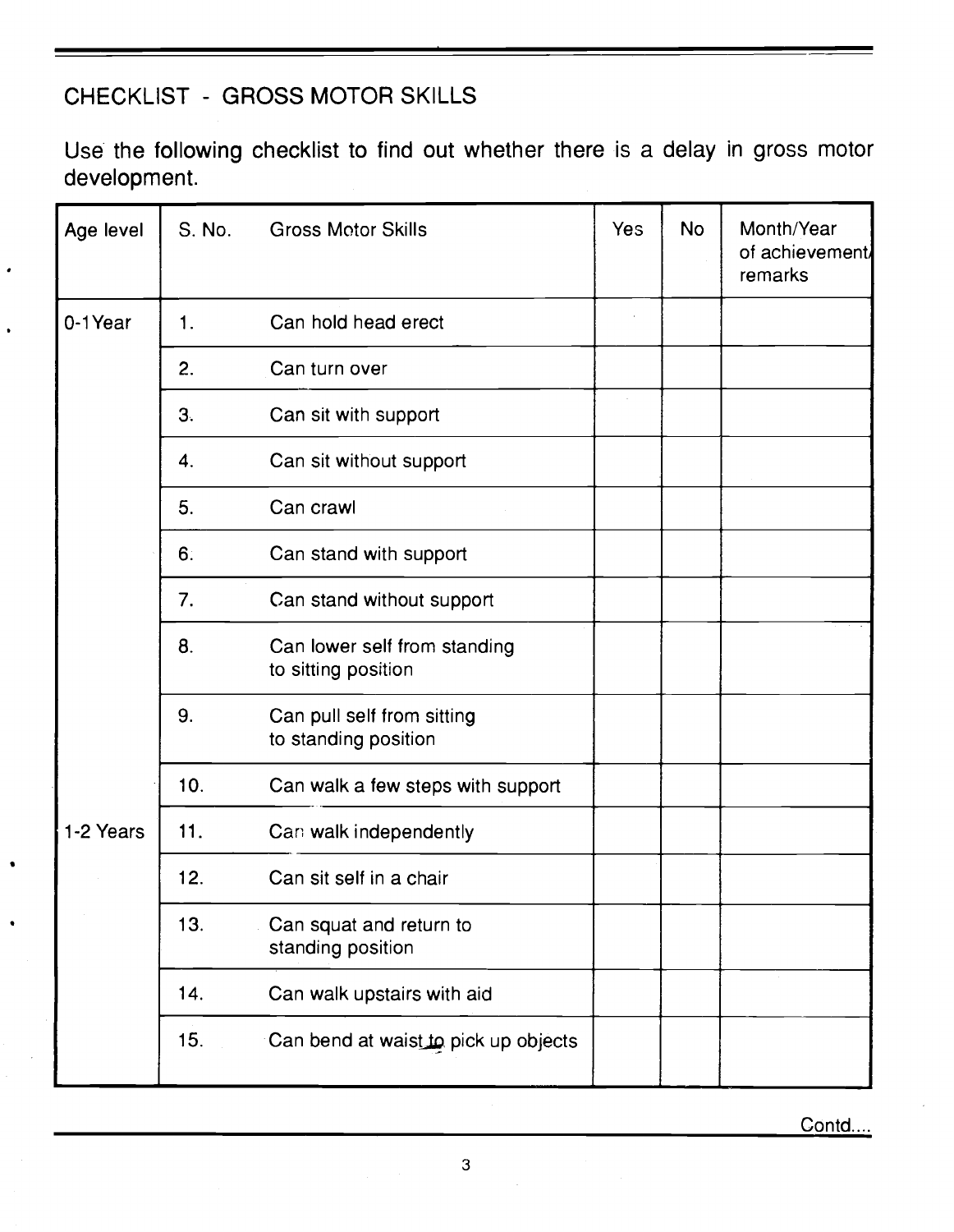| Age level                      | S. No.                                                  | <b>Gross Motor Skills</b>            | Yes | <b>No</b> | Month/Year<br>of achievement<br>remarks |
|--------------------------------|---------------------------------------------------------|--------------------------------------|-----|-----------|-----------------------------------------|
| 2-3 Years                      | 16.                                                     | Can jump in place with both feet     |     |           |                                         |
|                                | 17.                                                     | Can walk upstairs alternating feet   |     |           |                                         |
|                                | 18.                                                     | Can throw a large ball               |     |           |                                         |
| 3-4 Years<br>19.<br>20.<br>21. |                                                         | Can run ten feet                     |     |           |                                         |
|                                | Can kick a ball                                         |                                      |     |           |                                         |
|                                |                                                         | Can use a swing                      |     |           |                                         |
| 4-5 Years<br>22.<br>23.        | Can stand on one foot without aid<br>for 4 to 8 seconds |                                      |     |           |                                         |
|                                |                                                         | Can jump forward without falling     |     |           |                                         |
| 5-6 Years<br>24.<br>25.        |                                                         | Can hop                              |     |           |                                         |
|                                |                                                         | Can climb step/ladders ten feet high |     |           |                                         |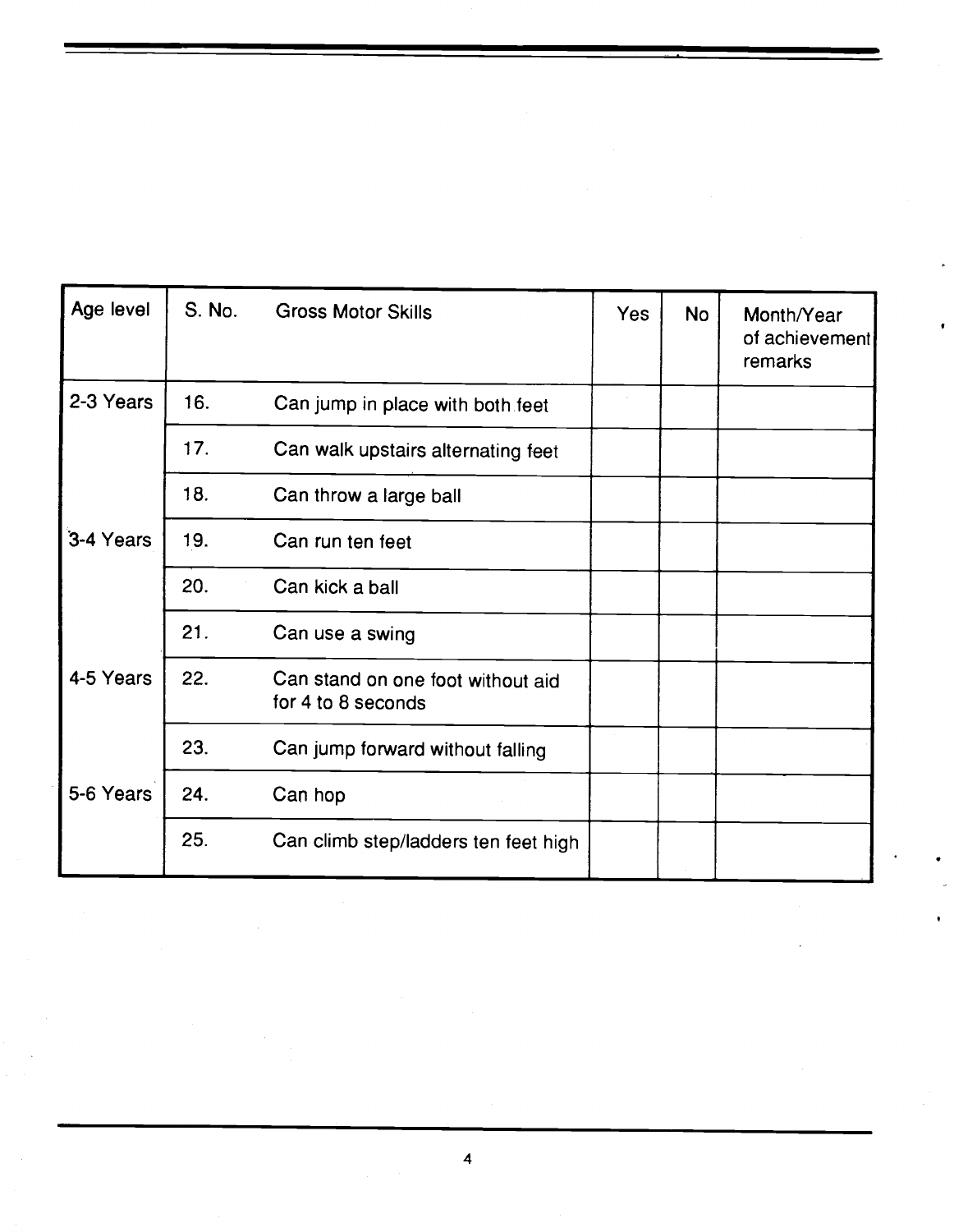If atwo year old child is not able to do most of the activities listed upto the age of 2 years, it shows that there is a delay in his gross motor development.

For example, if a one year old child is not able to hold his head erect, there is a delay in gross motor development.





A two year old child who sits only with support shows delay in his gross motor development.

A four year old boy who falls while walking due to lack of body balance needs training to walk independently.



Use the checklist and find out the level of gross motor development of the child.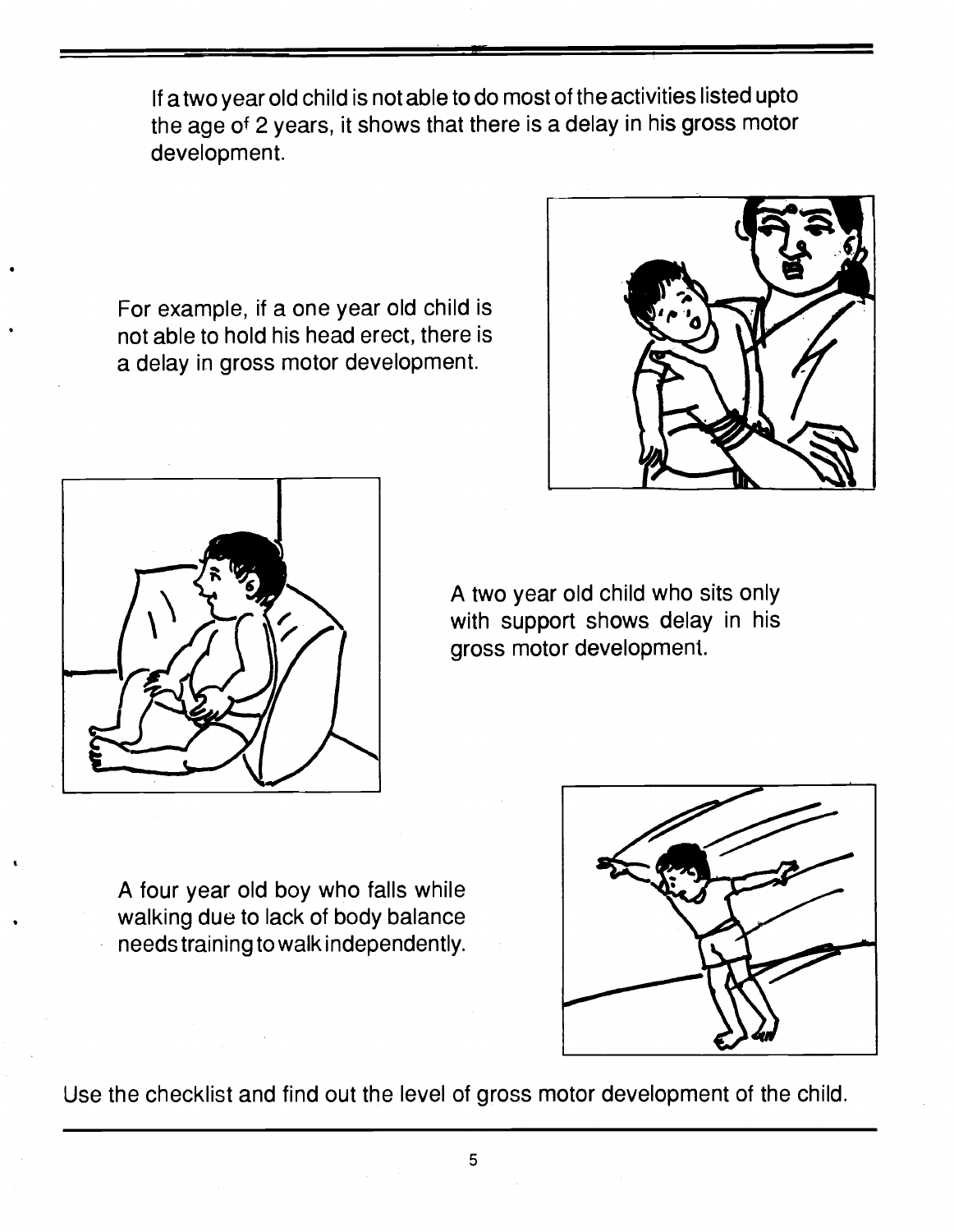#### <span id="page-11-0"></span>Reasons for problems in gross motor development

#### Mental Retardation:

Mental retardation affects gross motor development. Delay in the gross motor development ofa mentally retarded child depends on the degree of retardation.





#### Physical Handicap:

A normal child may have physical disability by birth. Any disability in the lowerand upper limbs affects the gross motor development of a child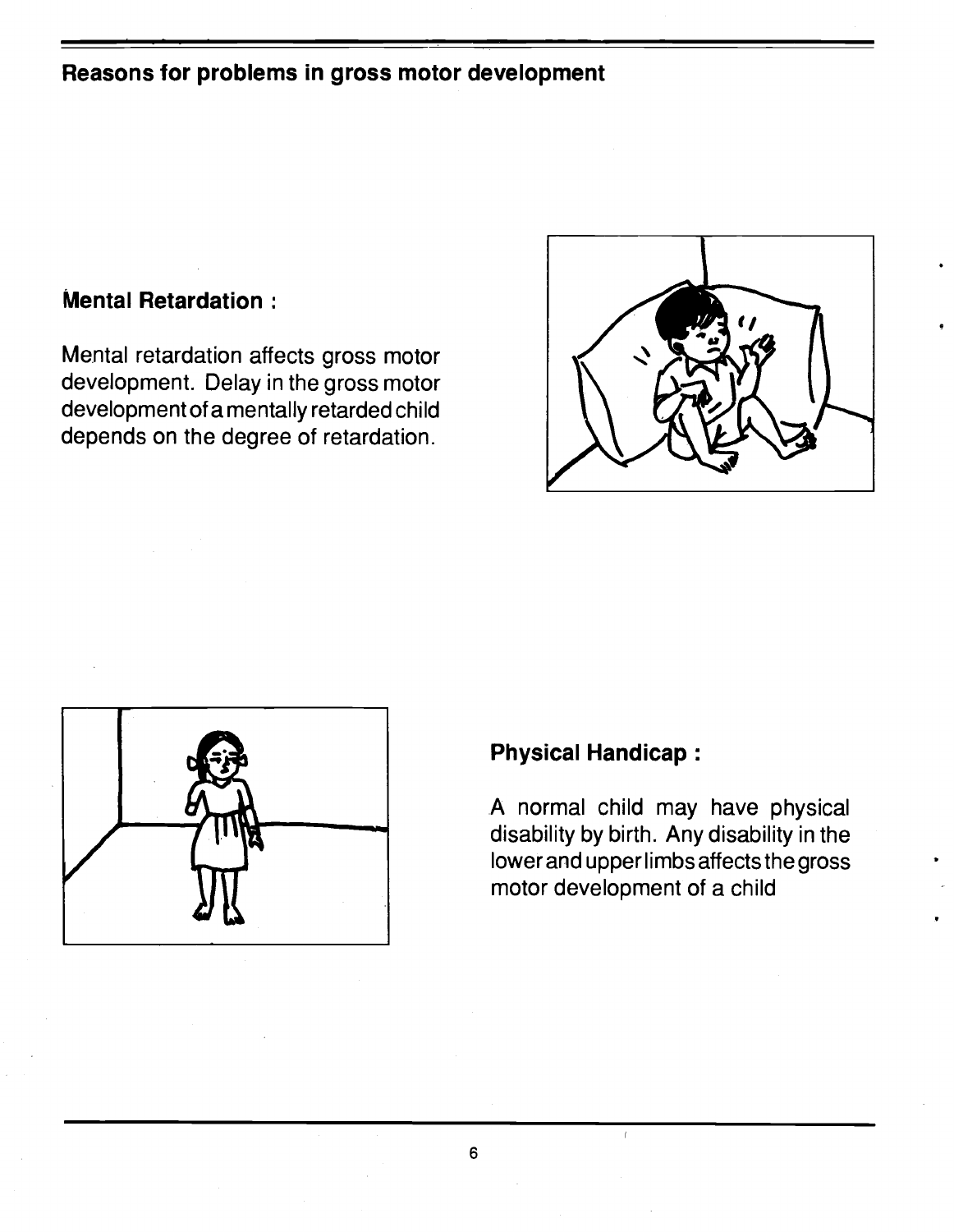#### Prematurity:

In case the child is born before completing nine months of pregnancy, the gross motor development may be delayed.



#### Lack of Nutrition:

Lack of proper food during pregnancy and after child birth affects the growth of a new born child. An infant needs nutritious food in proper quantities for normal growth and development.

#### Lack of Stimulation:

During infancy, if a child is left without proper care, and sensory stimulation, it affects the child's gross motor development.

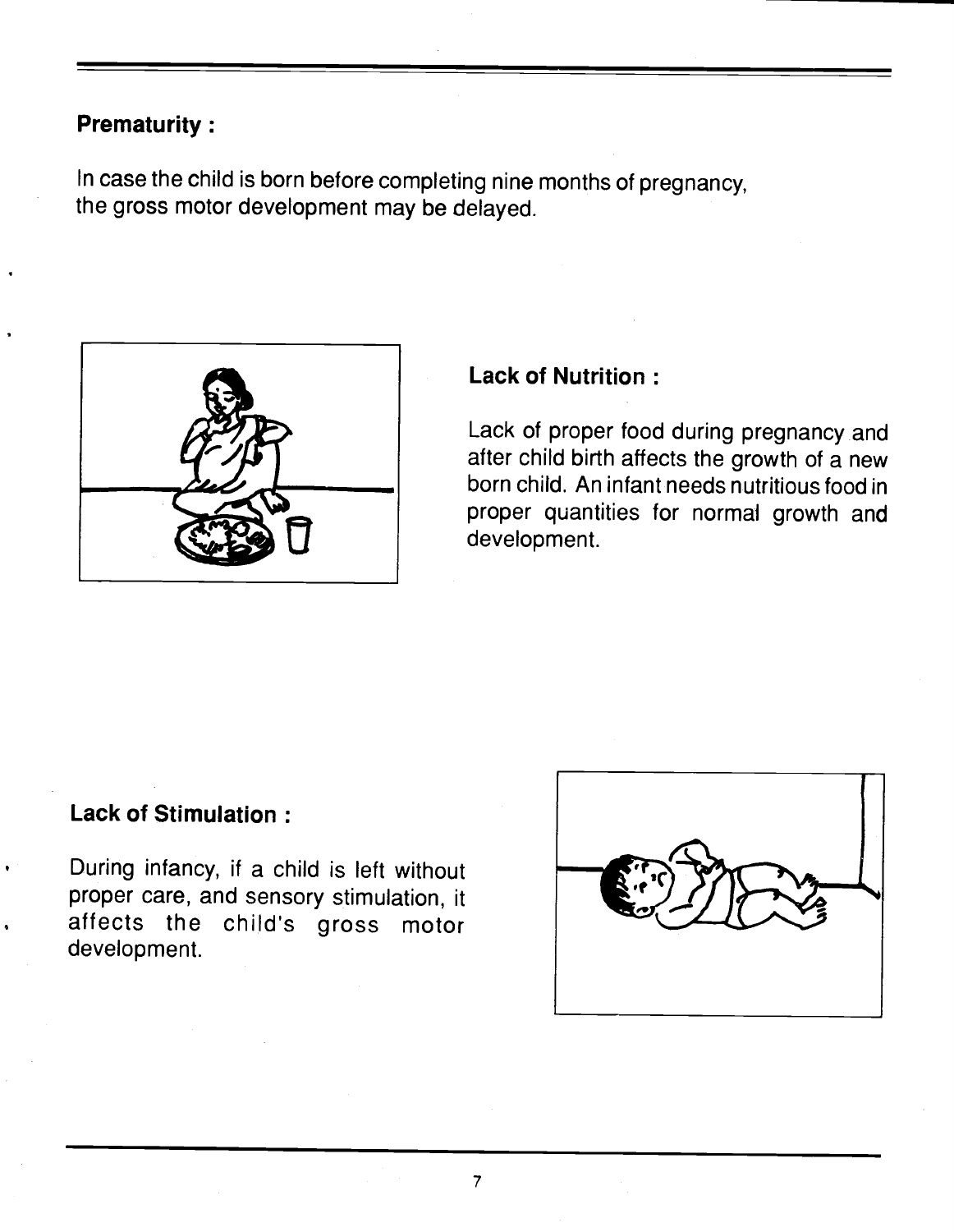<span id="page-13-0"></span>

Start the training as soon as the developmental delay is noticed.

Get the medical advice before starting the training.



Find the current level of the child using the gross motor skill checklist. For example, if he is able to sit with support, start training to sit without support.

Do the activity by yourself while the child looks at you.

Motivate the child to perform the activity.

Initially help the child physically to perform the activity.

Gradually reduce the physical help and guide the child to do it by himself.

Appreciate his attempts at every step.

Give him chances to repeat the activities till he masters the skill.

Encourage him to use the skills he learnt in every day living - in school - at home - in the community.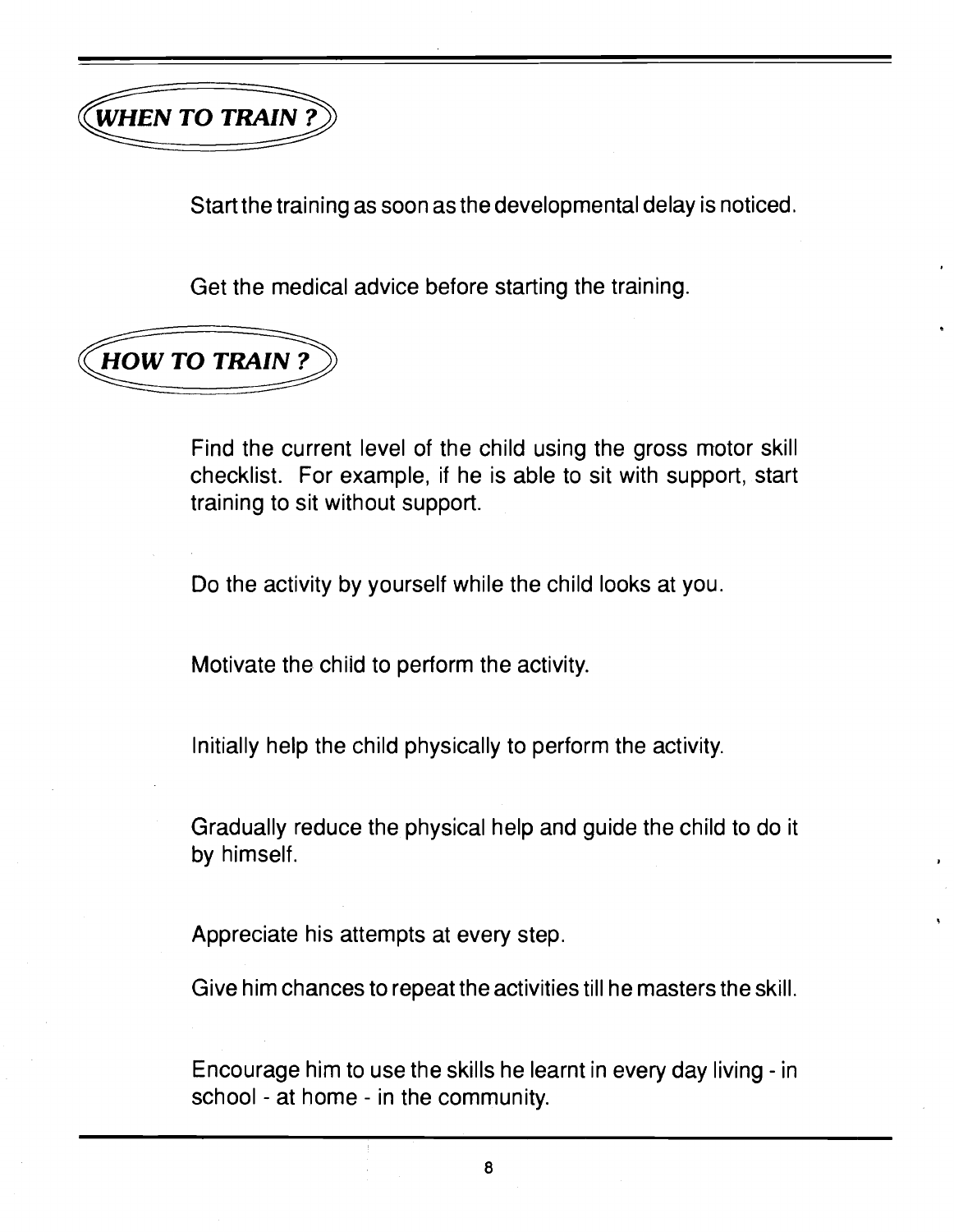<span id="page-14-0"></span>



9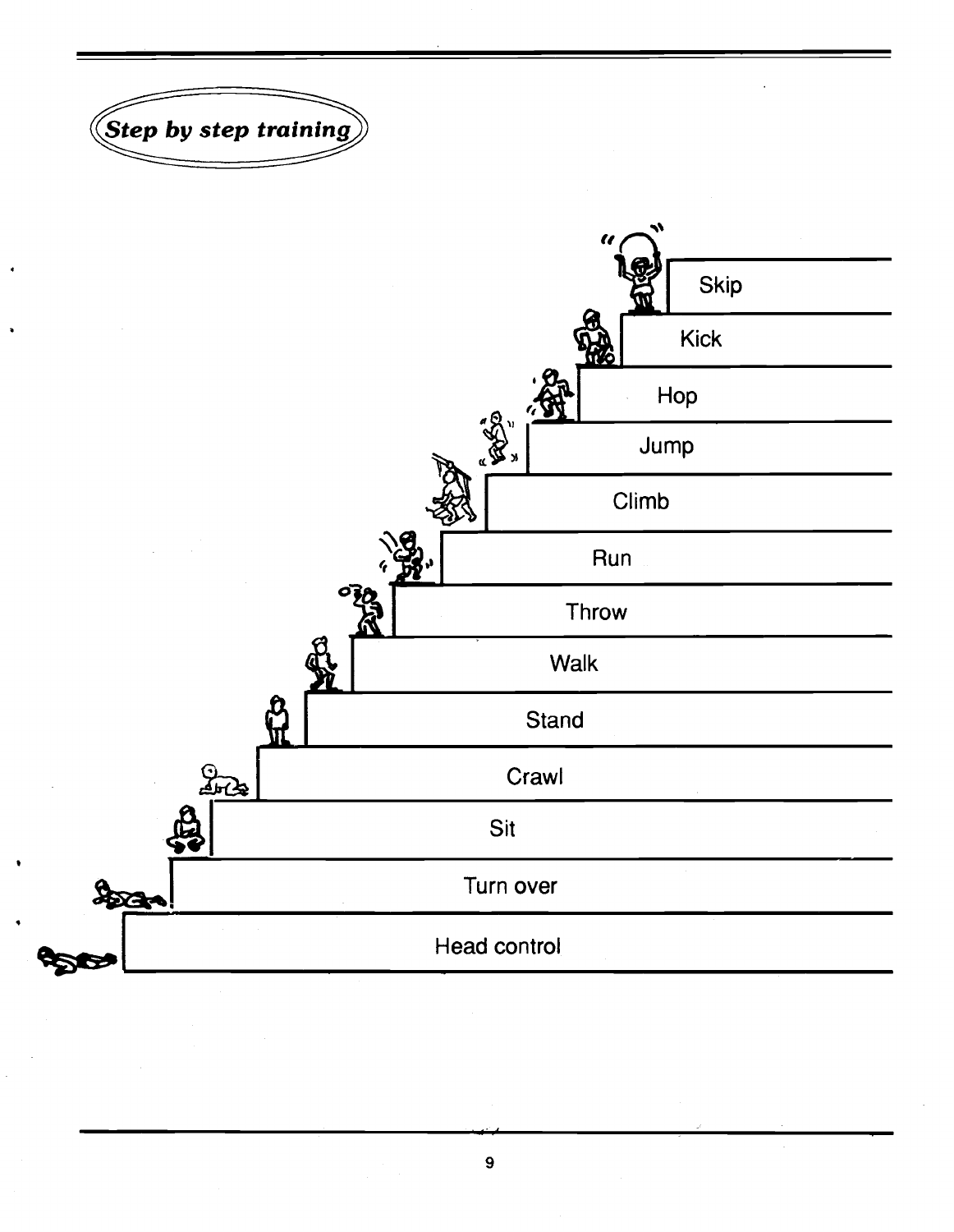# 1. The child holds his head erect :

Procedure:

1. Place the child on his stomach. Lift his head towards a toy suspended or kept above his head at eye level. Keep his elbows at an angle of ninety degree to the ground so that he lifts up the head.



3. Clap your hands or call him from a distance and make him lift his head when he is lying on his stomach.

2. Motivate him to lift his head by

himself to look at the toy.

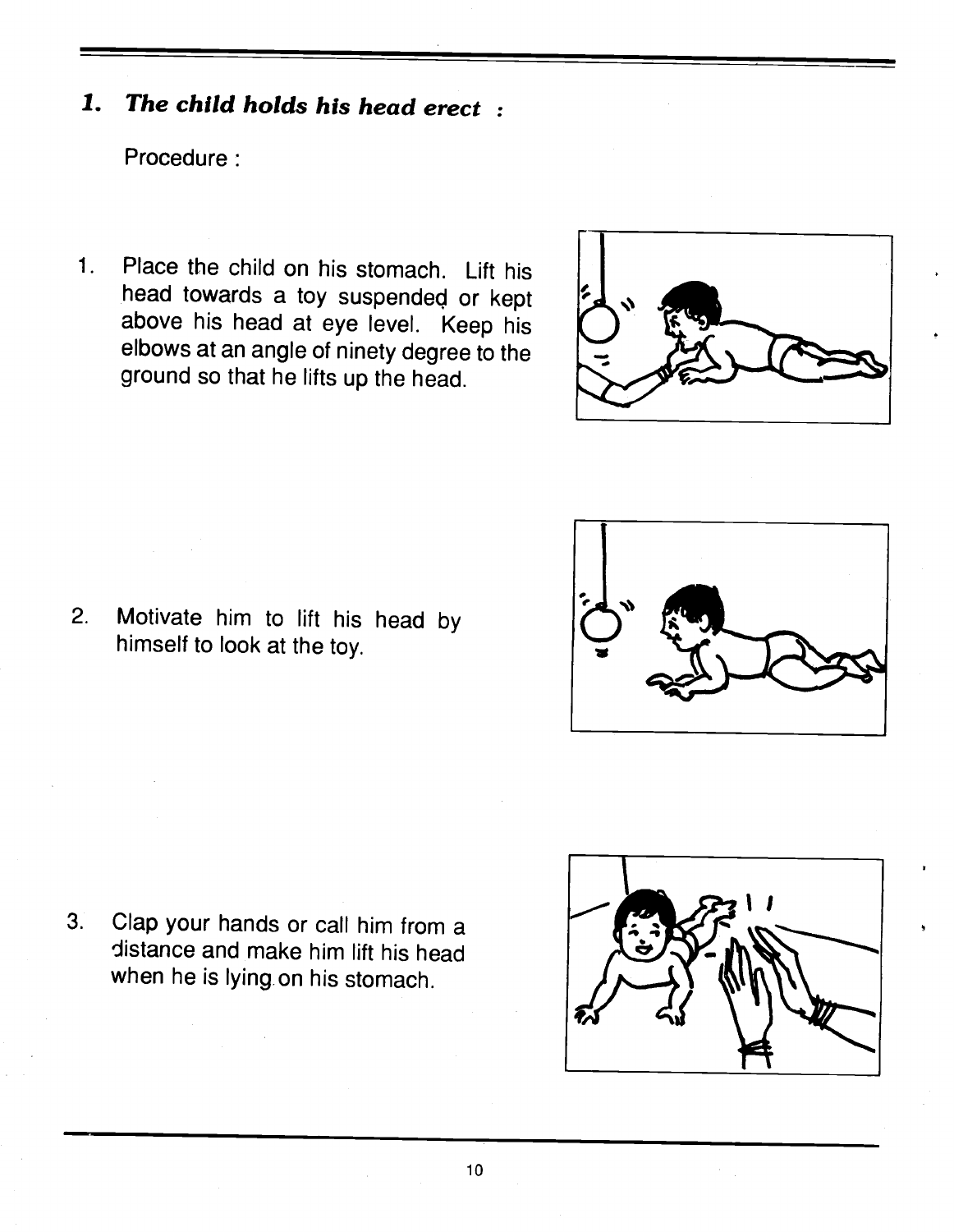#### 2. The child turns over:

Procedure:

1. Place the child on his stomach. Guide him to roll from stomach to side. Motivate him with a toy.

- 2. Place him or his stomach and call him so that he turns back to see a toy. Use his favourite toys. Guide him to roll.
- 3. Rolls from back to side: Place the child on his back. Keep an object within his reach. Encourage him to turn and grasp the object.
- 4. Turns from back to stomach: Place the child on his back. Sit near him and roll him towards you. Keep a pillow on the side suporting his back.
- Note :Plates, cups, spoons and such objects of daily living can be used to attract the child's attention.





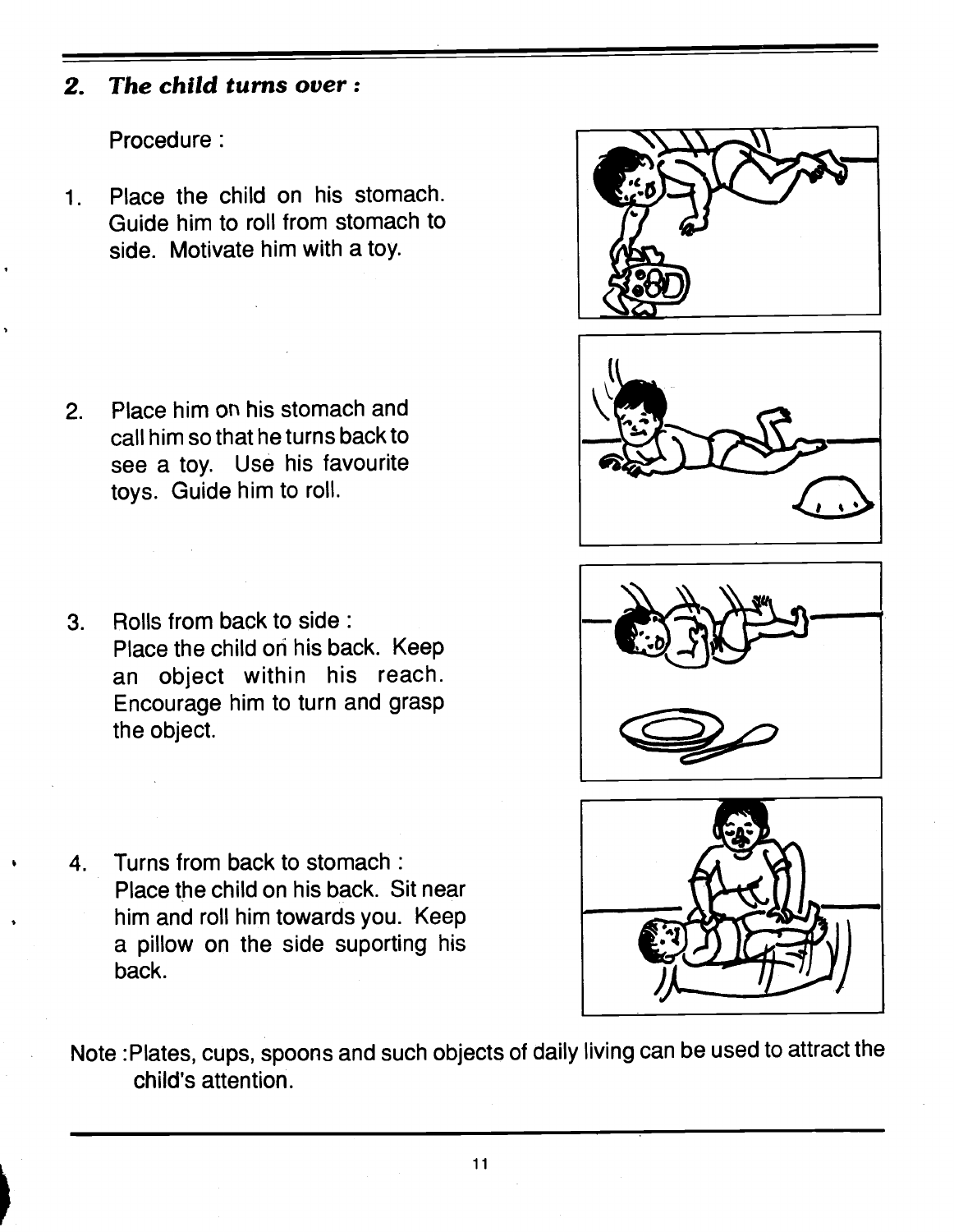#### 3. The child sits with support

Procedure:

- 1. By holding his waist / shoulders make him sit. As he gains balance to sit with support, give more chances to sit with support in a corner of the room with the support of 2 pillows against the wall, in your lap, and so on. Praise him for his efforts. Provide toys to play with when he is sitting.
- 2. Sit with your legs stretched. Make him lie on your lap with head beyond your knee. Pull him to sitting position by holding his hands. Later give him your index finger to hold and slowly pull him up.





3. Make the child lie down on his back on the floor. Guide him to grasp your fingers and pull him to sitting position.



Note: Provide an arm chair with pillows for the back, and a board fixed on the arms of the chair for activities the child to sit and play. Provide belts in the chair if the child needs to be secured to the chair.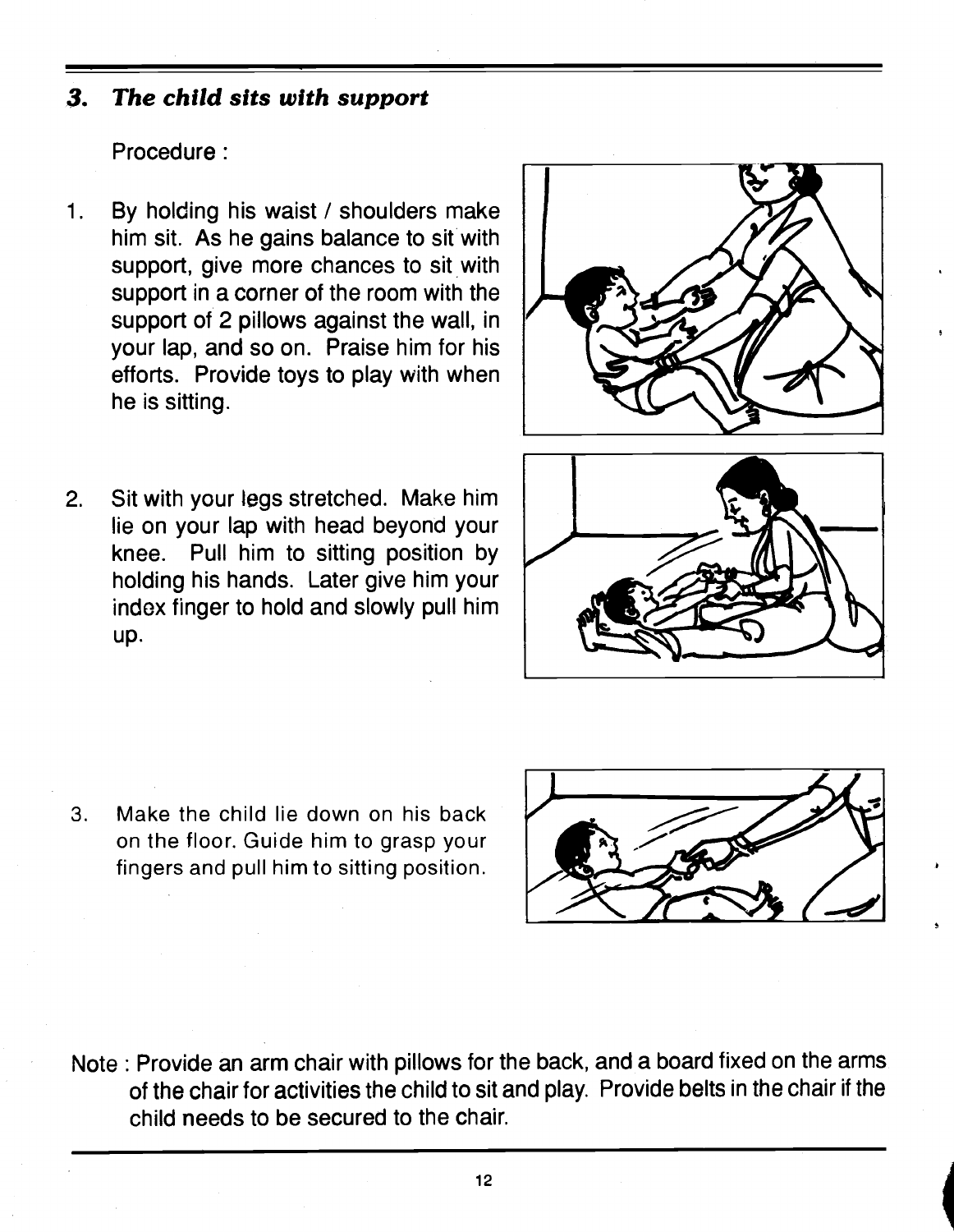#### 4. The child sits without support

- $1.$ Make the child sit on the floor. Let him have his own hand support. Keep a toy in front of him and motivate to take his palms from the floor to get it. If necessary hold him gently for balance. Gradually withdraw your assistance until he is able to maintain balance in a sitting position.
- 2. Use the play time for the training to sit without support. Initially he would sit by supporting his palm on the floor. Gradually he would gain balance

3. As he gains body bajance to

sit, encourage the child to sit with other children to pay.







- Note :Do not make the child sit for a long time in the initial stage. Gradually increase the time. Do not force the child if he is not sitting.
	- 13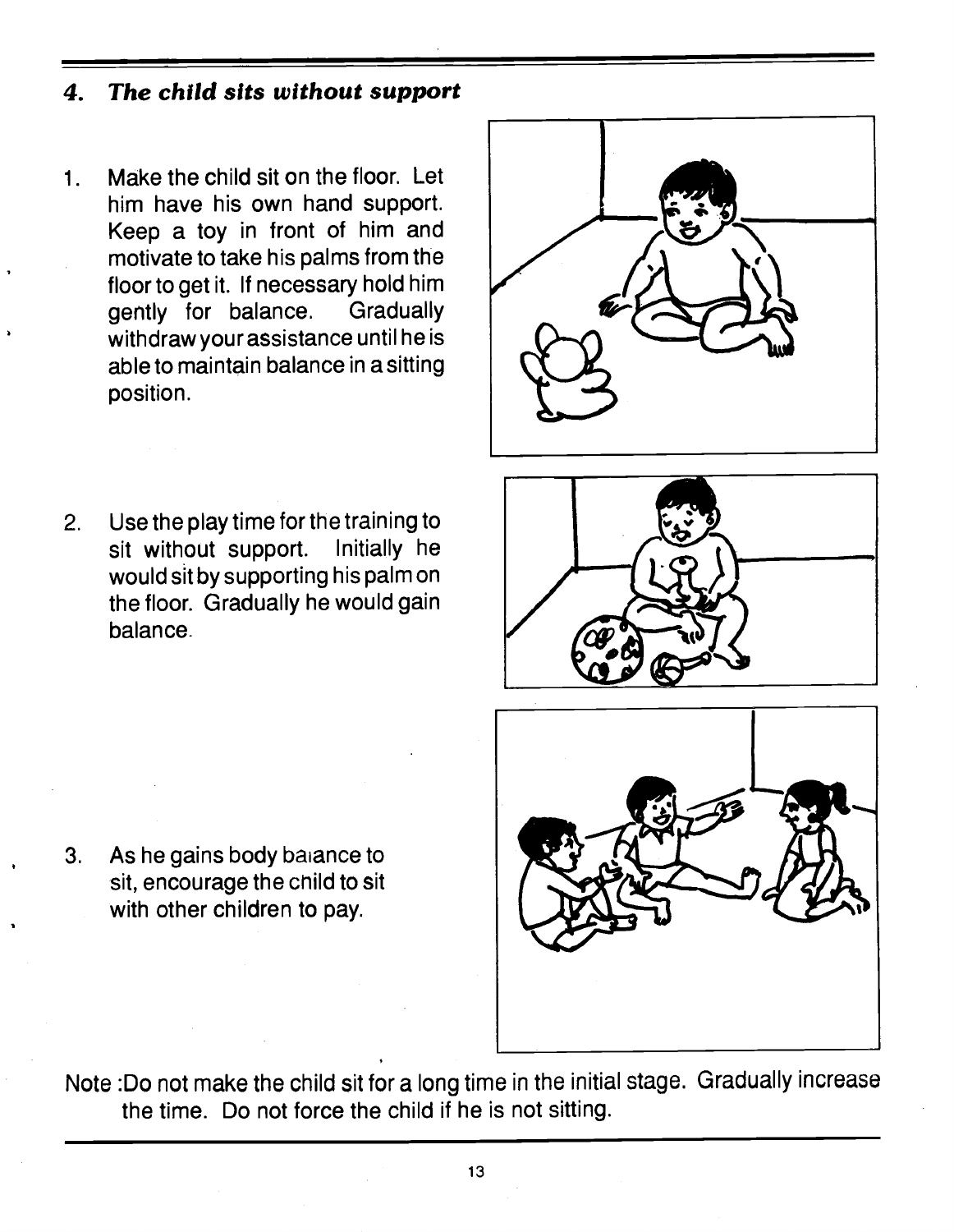#### 5. The child crawls in a room to obtain an object

#### Procedure:

 $\overline{1}$ . Place the child on his stomach and keep a favourite toy initially at a distance easily reachable by him just by extending hands. Gradually increase the distance by a few inches.

2. When he lifts his head to look at the toy, help him to move forward to play with the toy. When he reaches upto the toy, praise him. Place your hand flat at the sole of his feet and allow him to push your hand with feet and move forward. Keep your hands firmly so that he can propel forward while pushing your hands with his feet.

3. Train him to support his body weight on his arms. Let him keep his stomach off the floor.





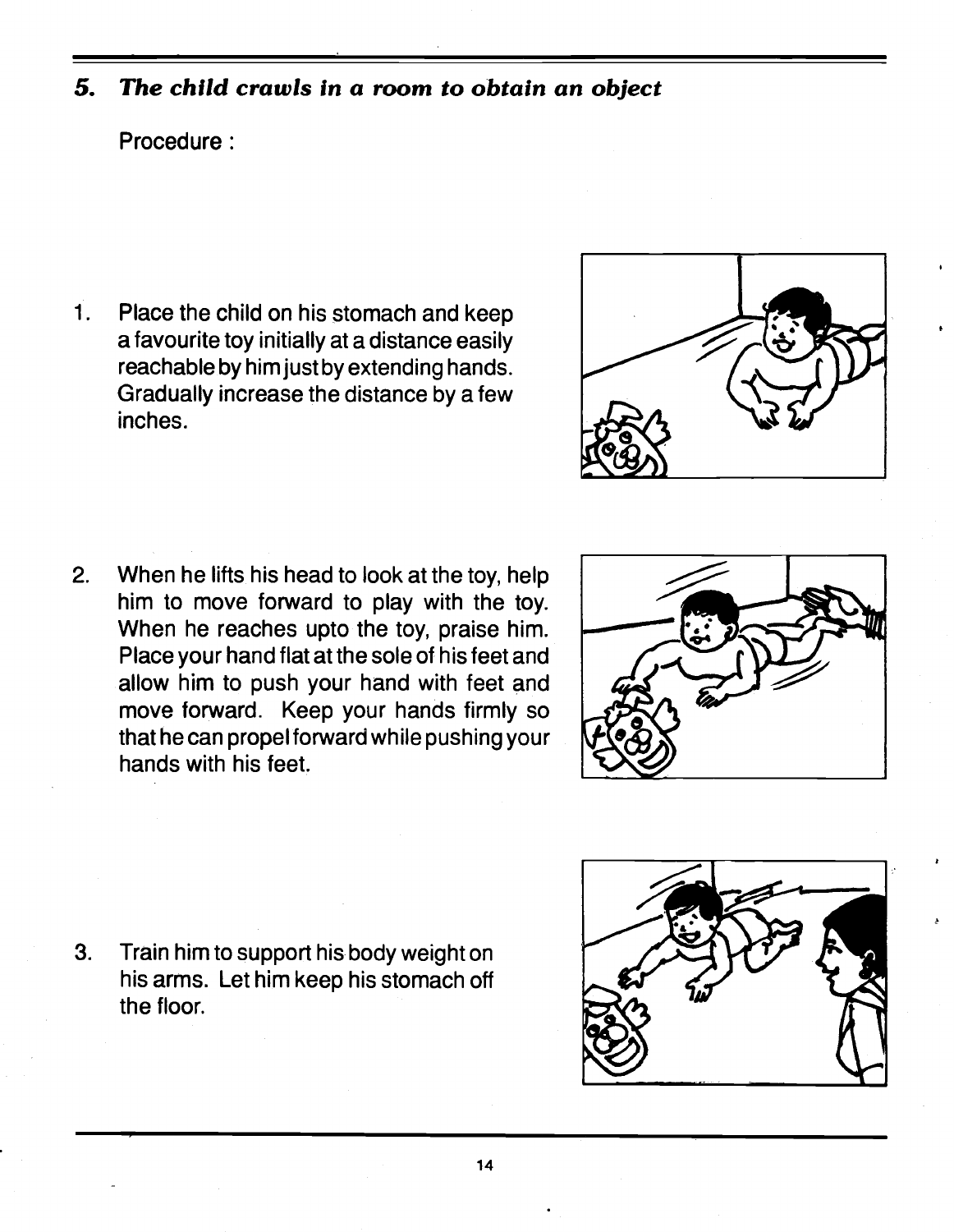4. To lift trunk off the floor and to stay with the support of knees and palms, a towel can be used. The towel is run flatly under the child's chest and stomach and held together at the back; and the child is slowly pulled up. A toy infront will motivate him to move forward.



5. Place the child's favourite toy in the room. As explained above, help him to crawl towards the toy and play with it. Do not do these exercises immediately after food.

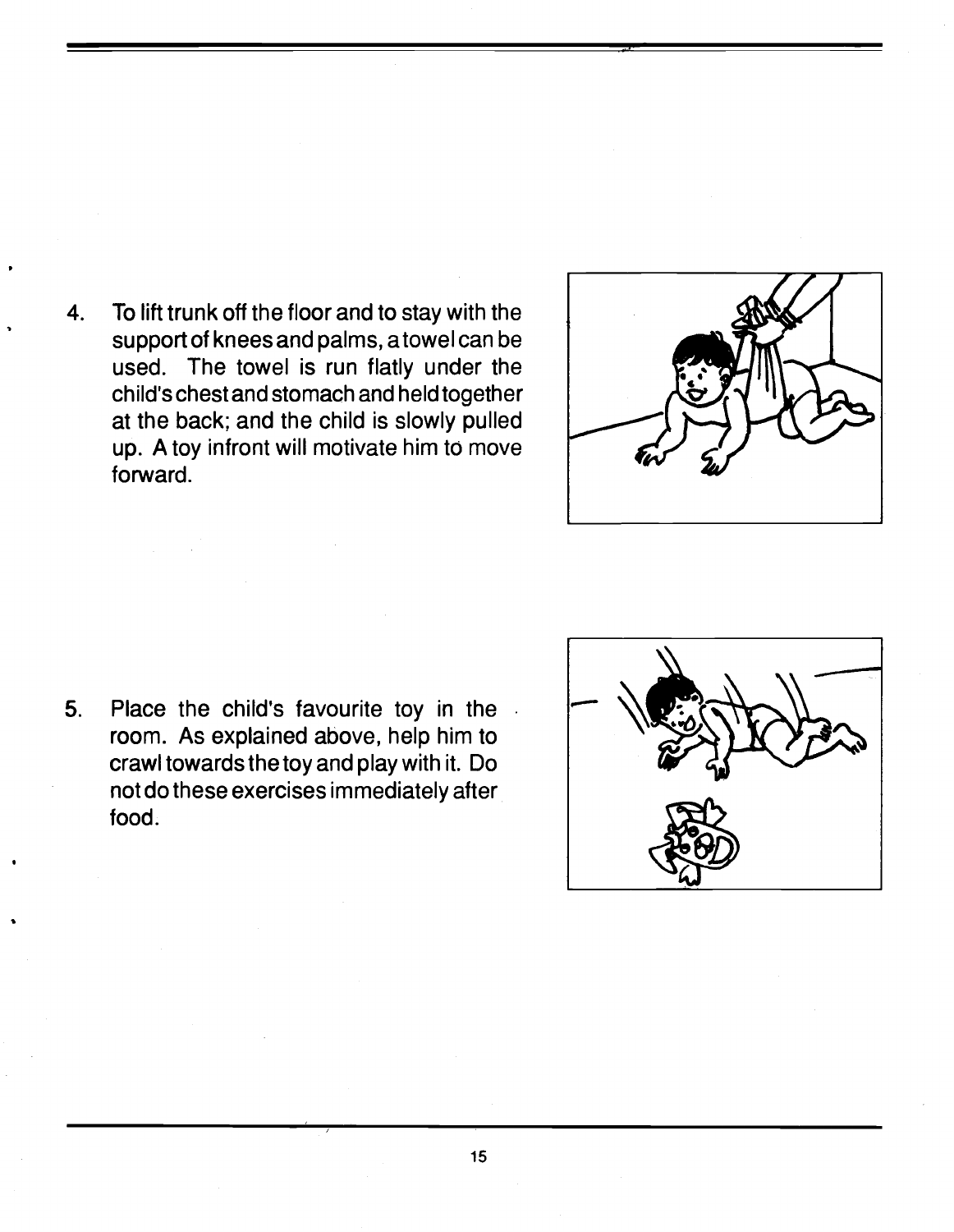Use rhymes in your mother tongue that encourage the child's motor activities







This is what the baby does - crawl, crawl, crawl This is what the baby does - pat, pat, pat This is what the baby does - crawl, crawl, crawl This is what the baby does - clap, clap, clap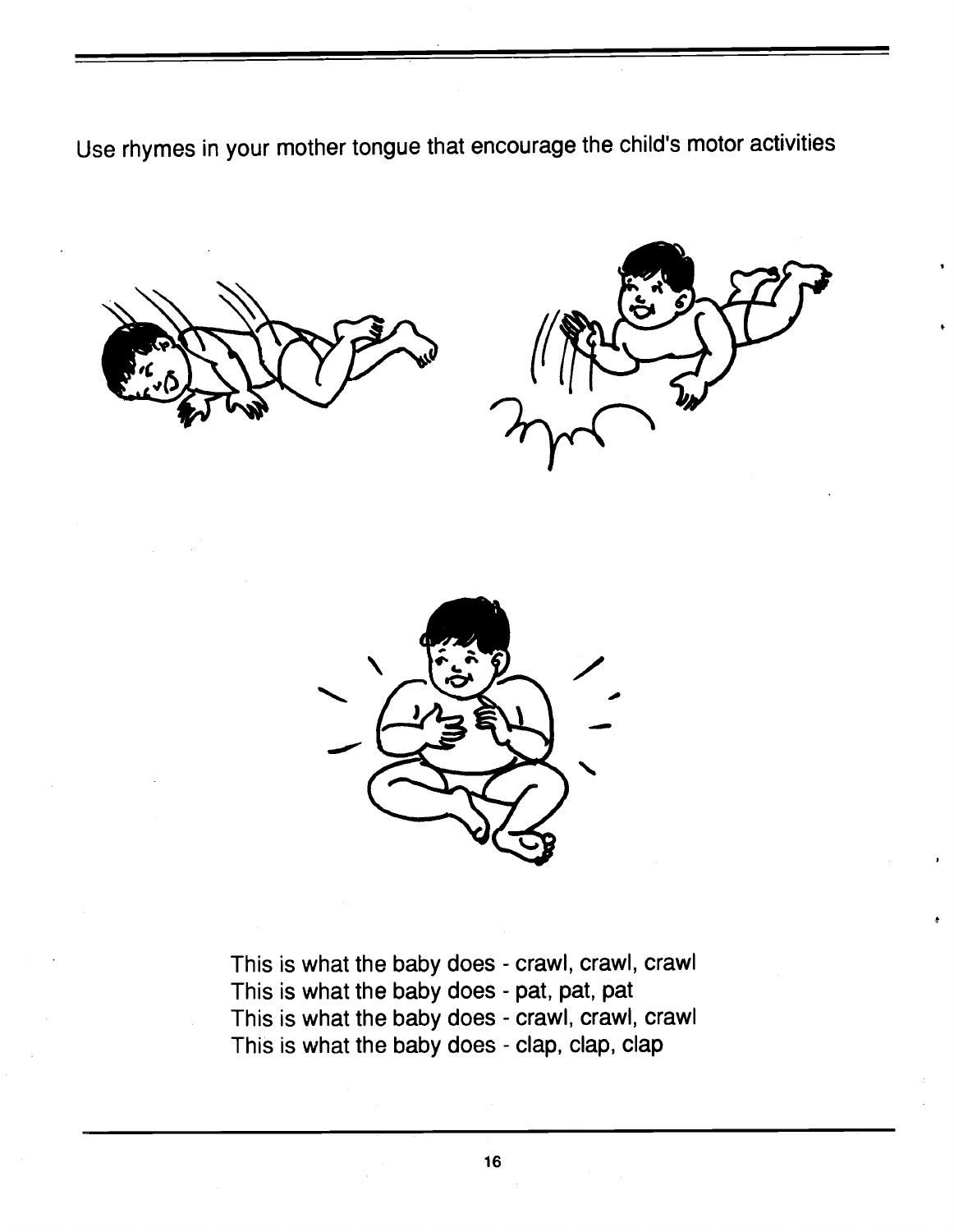#### 6. The child stands with support:

Procedure:

1. When the child is in a sitting position, stand in front and hold his hands. Gradually lift his hands so that he can come to a standing position.

2. Make him hold on to you and take out your hands from his hands.

3. Bring him towards a chair/wall and make him stand holding on the chair/wall. Keep a toy or biscuit or any item of interest on the chair, which he can see, so that he attempts to stand, to pick it up.

4. When the child can support most of his body, withdraw support, stand in front of him and hold the two arms to provide balance and minimal support.







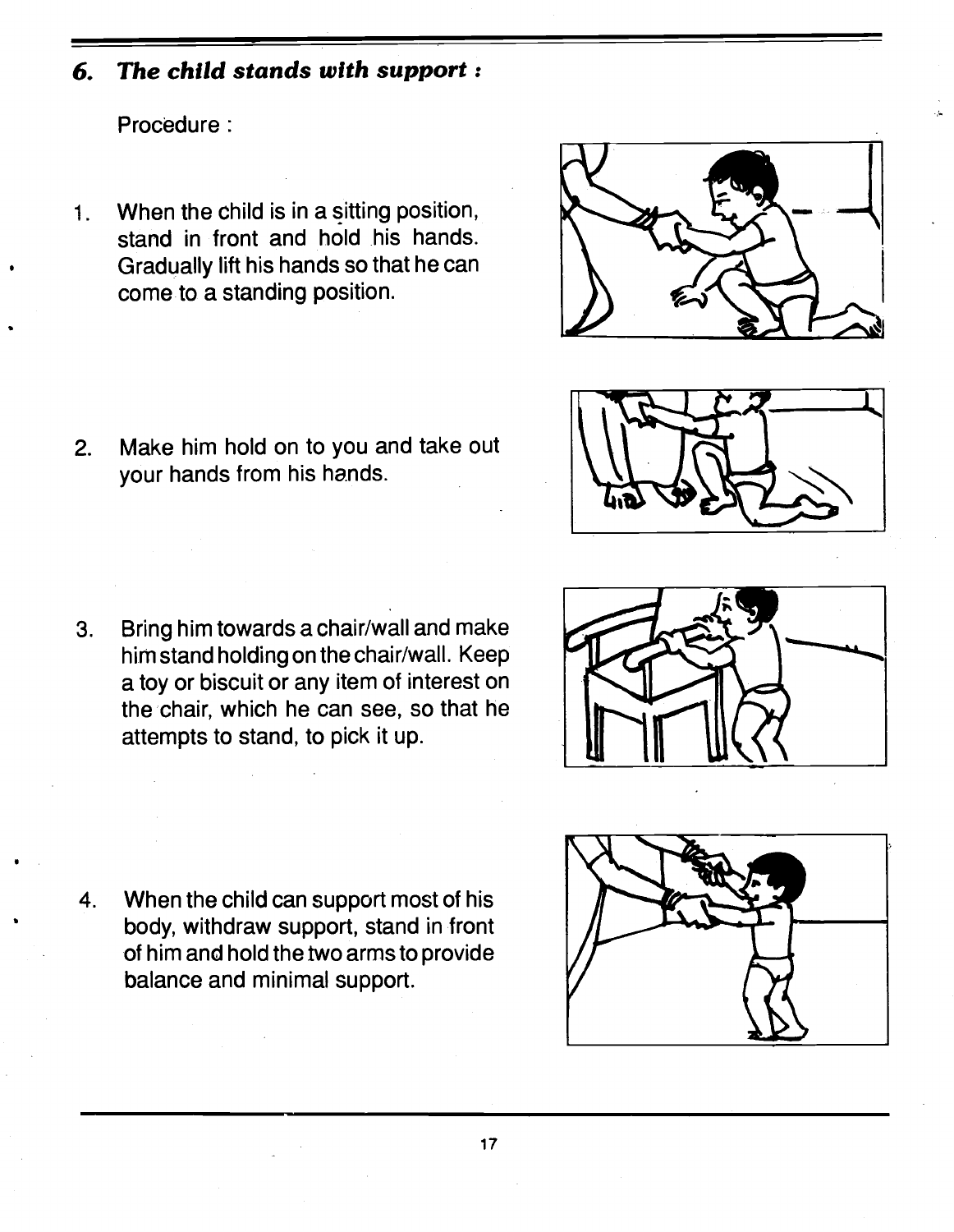#### 7. The child stands without support

#### Procedure:

1. Make the child stand holding on to your hand. Move him towards the wall and make him stand against the wall.



2. When he stands against the wall slowly withdraw your support and let him stand by himself. Be near him, to hold him in case he falls.

3. When he is able to stand with minimal support against the wall make him stand for a few seconds about two inches in front of wall. If he tends to fall, give your index finger to hold.



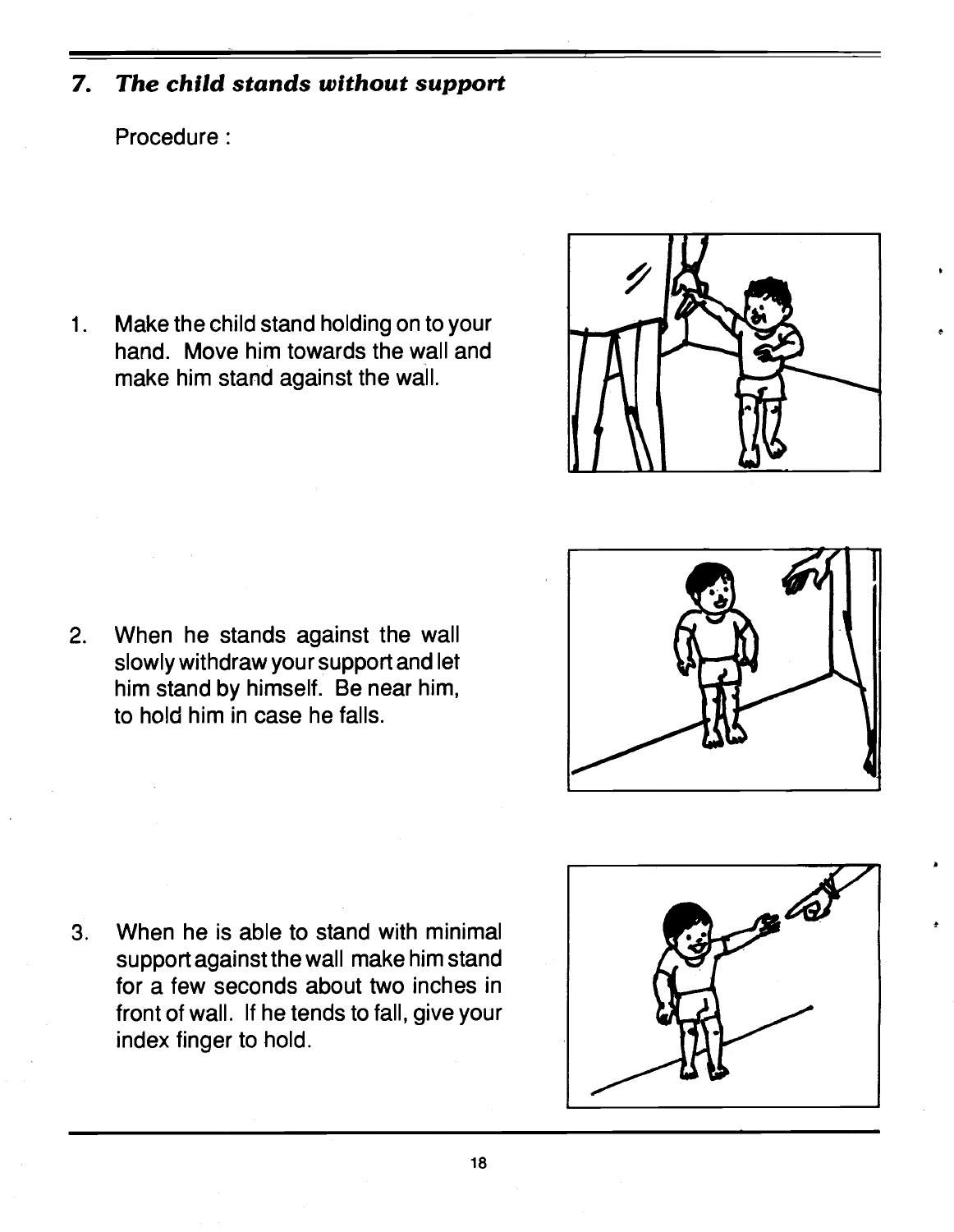4. In case the child calls you when he plays with his toy, go to him. Give your hands and slowly pull him to standing position. give him a toy and hold his shoulder. Reduce the help and make him stand with minimal support.

5. Repeat the activities till he gets the balance to stand without support.



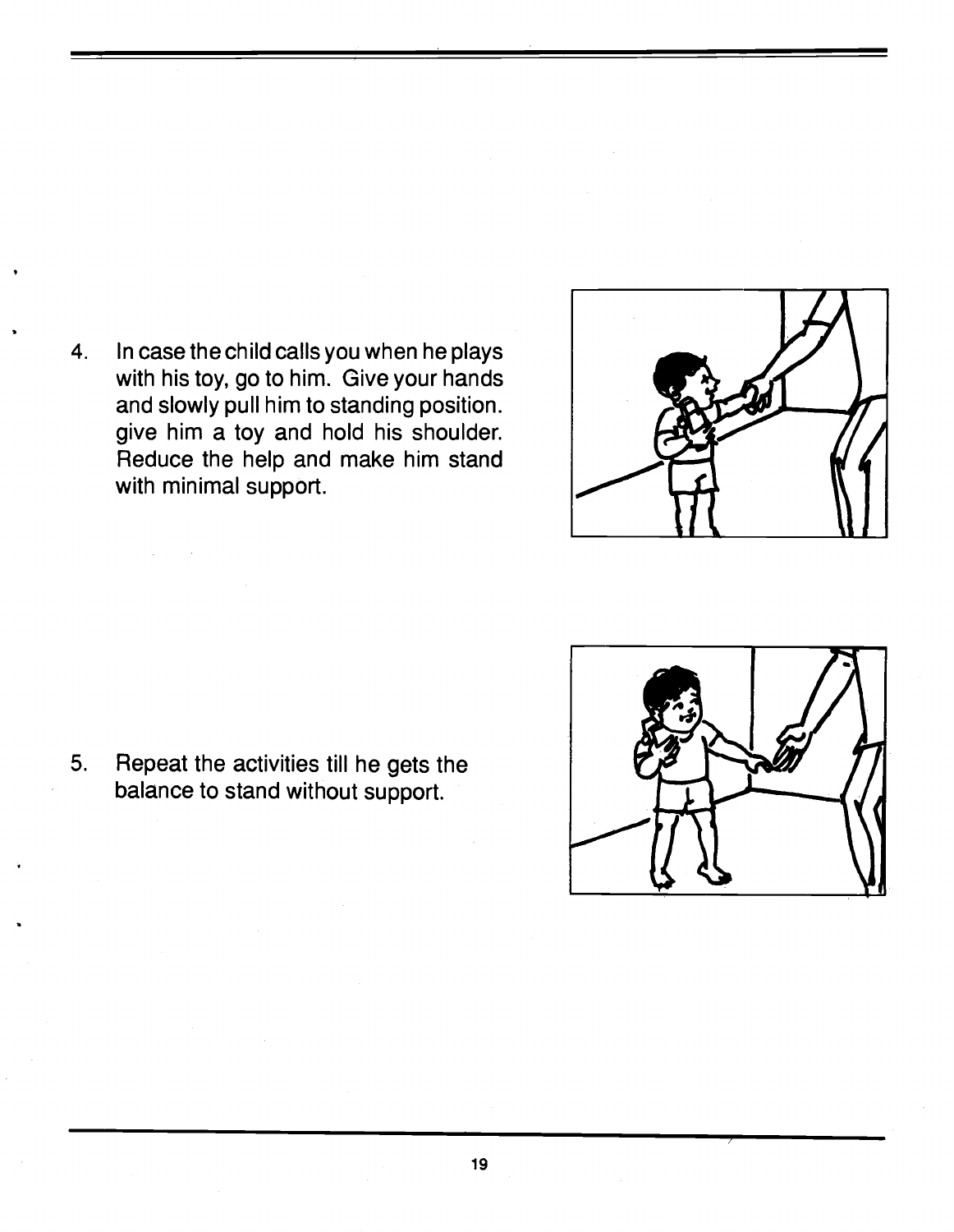# 8. The child lowers self from standing to sitting position

procedure:

1. Keep an object of his interest in front of him on the floor. Help him to bend knees to a squat position and to sit. Physical guidance till he gains balance will be helpful.



 $\bullet$ 

2. Simulate situations for the child to lower himself from standing to sitting position. For example, when he drops things let him pick it up from the floor by himself.

Guide him to lower himself to take the objects.

Note : Usually children tend to sit from standing position slowly when they stand holding a stool, chair, cot or sofa. It he is afraid be nearhim and hold him lightly so that he can confidently attempt to sit.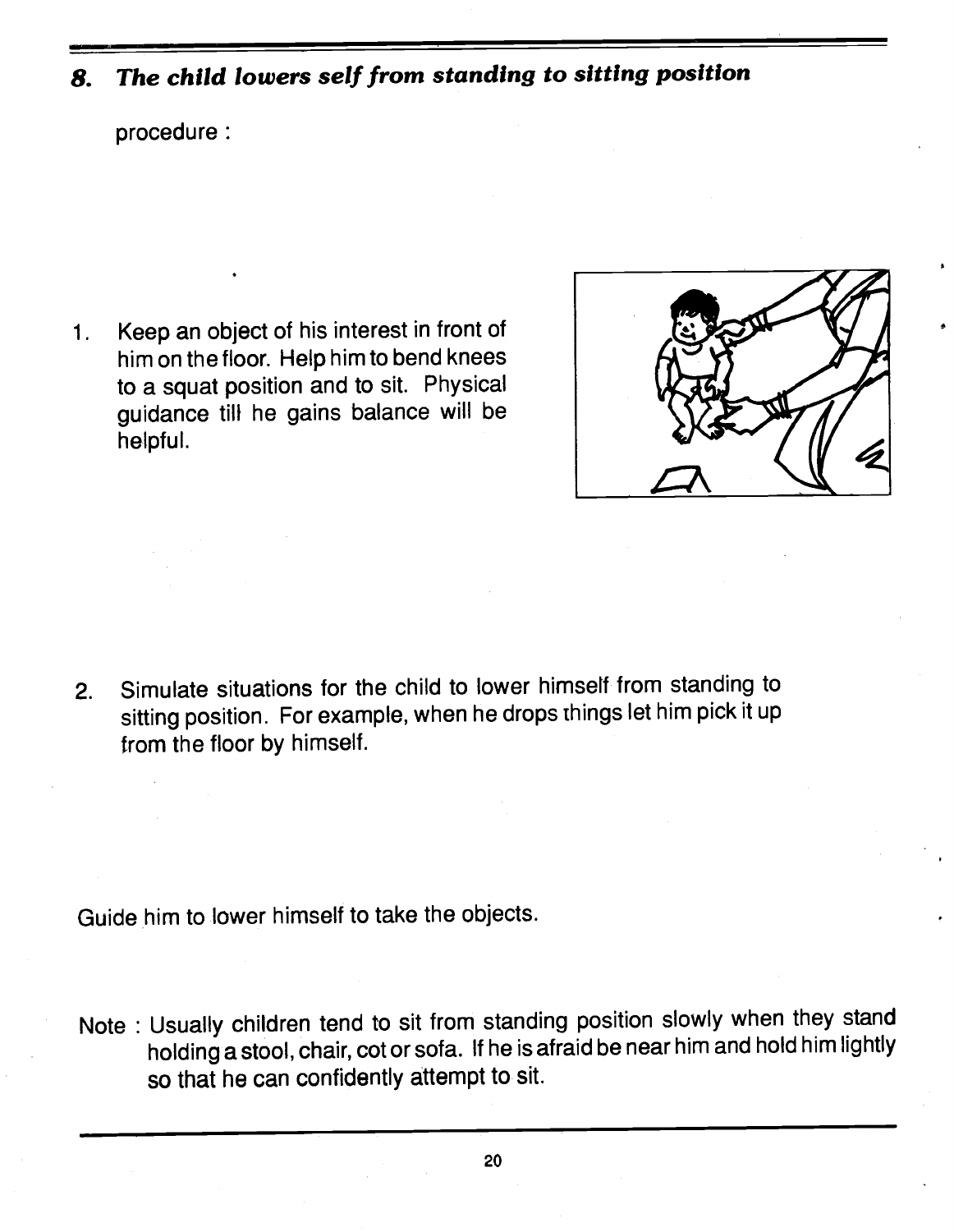#### 9. The child pulls self from sitting to standing position

Procedure:

Children will tend to hold on to people or furniture or wall or door to stand. provide opportunities.

When the child sits and plays show  $1.$ him an object of his interest so that he has to move to standing position.

> Hold his finger and help him to pull himself to standing position and give the toy.



2. Simulate situations for the child to create an urge to move from sitting to standing position. For example keep toys/objects of his interest at a height so that he has to stand and reach for it.

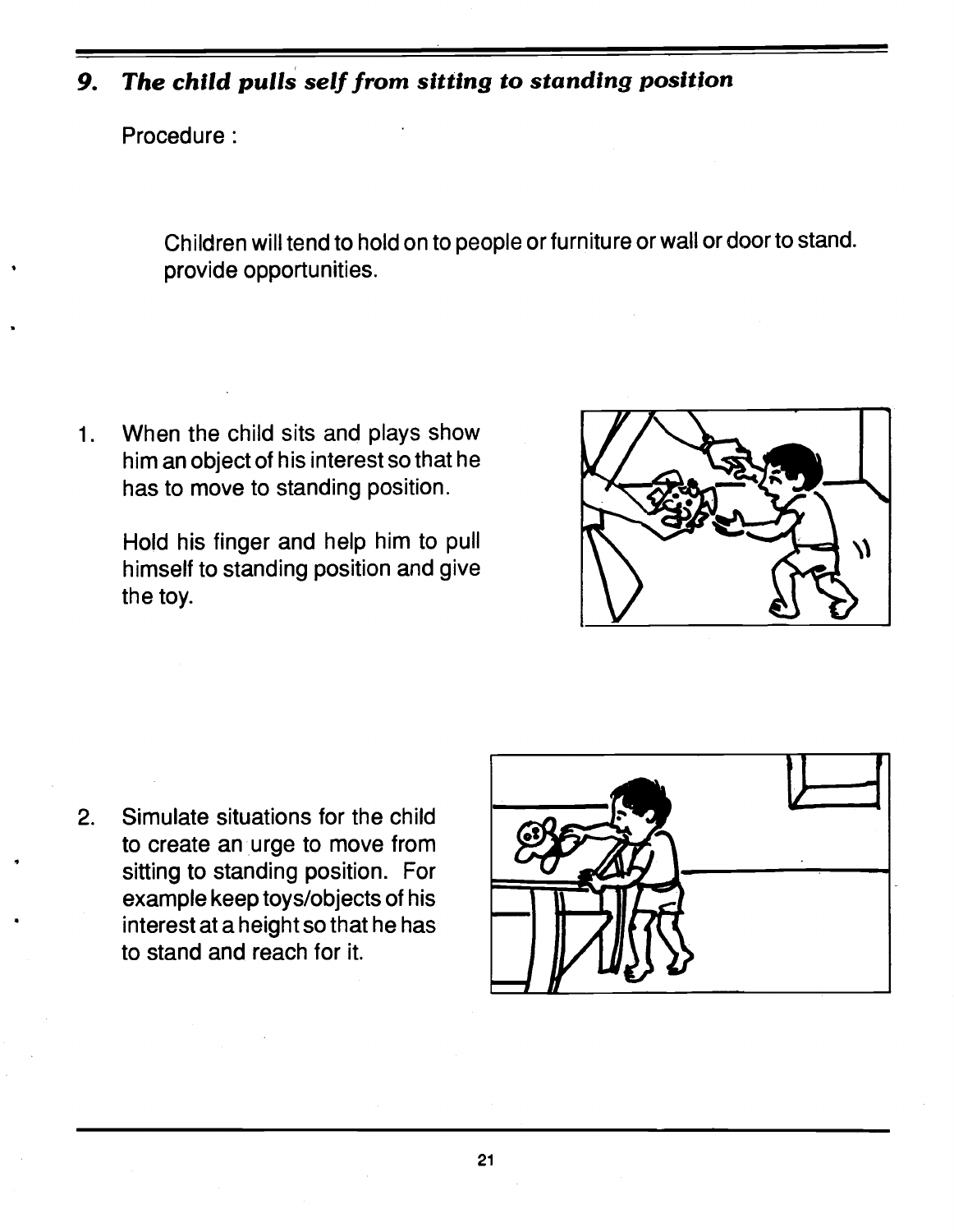Appreciate the child verbally as well as with occasional hugs for each of his attempts.

Sense of achievement motivates the child in step by step learning.

Repeated failureswill preventthe child from attempting the activity.

Improve the child's self-confidence by giving repeated experiences of achievement.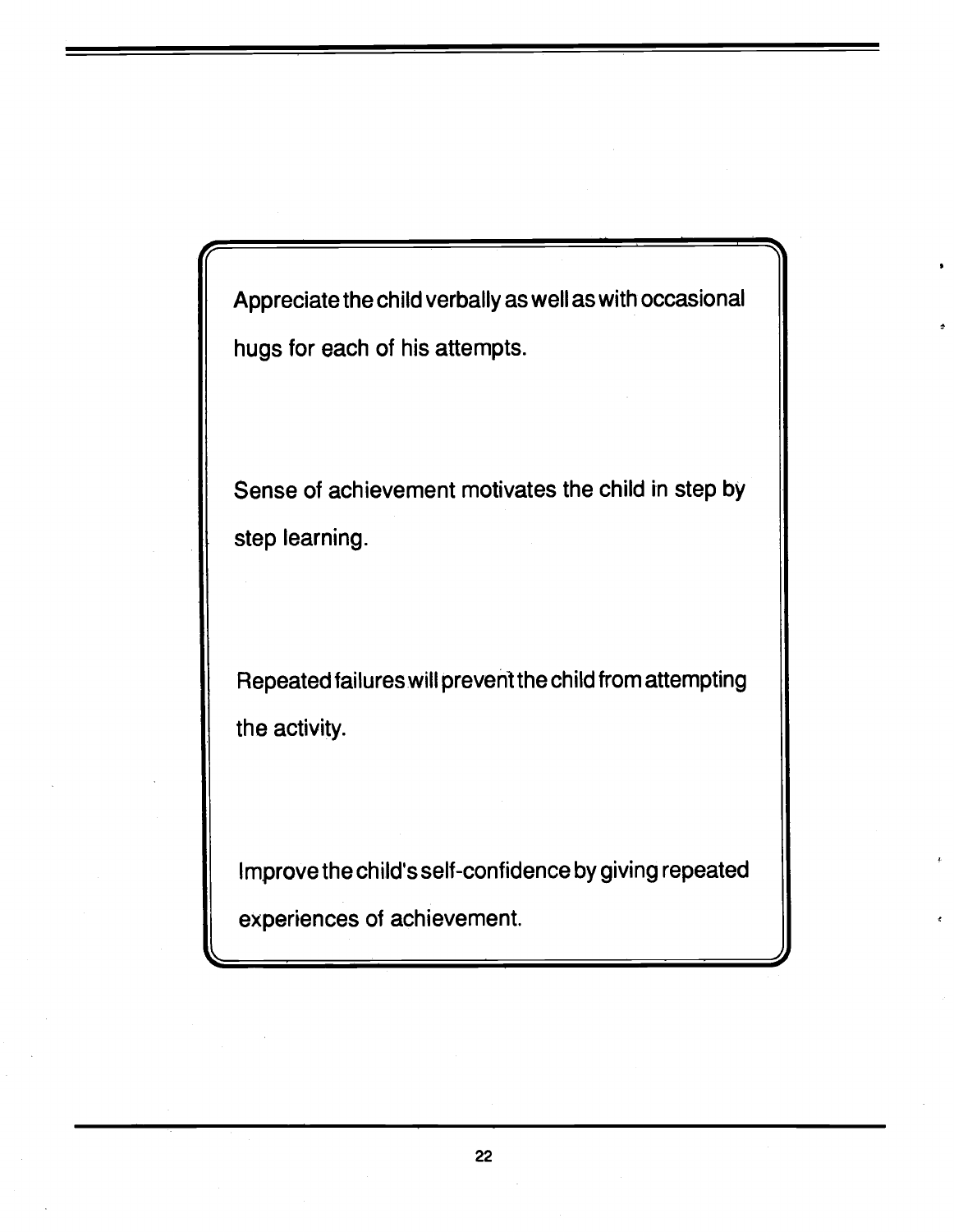## 10. The child takes a few steps without support

#### Procedure:

1. Letthe child stand againstthe wall. Stand a few steps away from him with one of his favourite objects



2. Get another person's help to hold his shoulder/hip and to alternate his legs to take a few steps towards you to get the object.

3. If possible help him to walk with a walker. Simple wooden three wheel walkers are quite common and available even in rural areas.



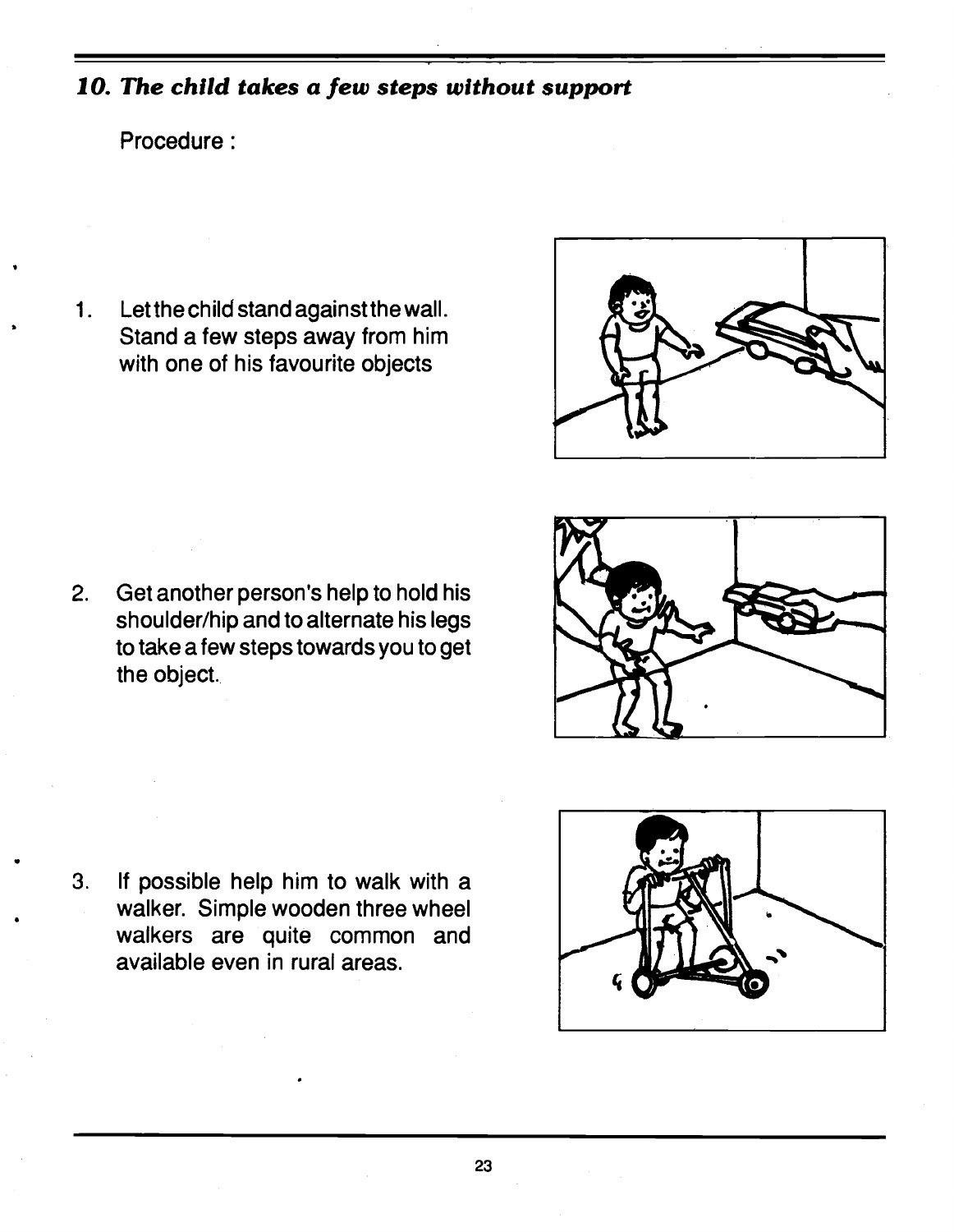4. Have a long bench which the child can hold and stand. Keep an object of his interest a foot away from him on the bench. Guide him to move towards the object and take it holding the bench.



5. As he achieves success, move the object farther away until the child is able to walk from one end of the bench to the other.

6. Make him stand a few steps away from a desired object and encourage him to take few steps towards it.



7. Praise him at every step. During the initial stage, make him understand that you are nearby to give him hand if needed.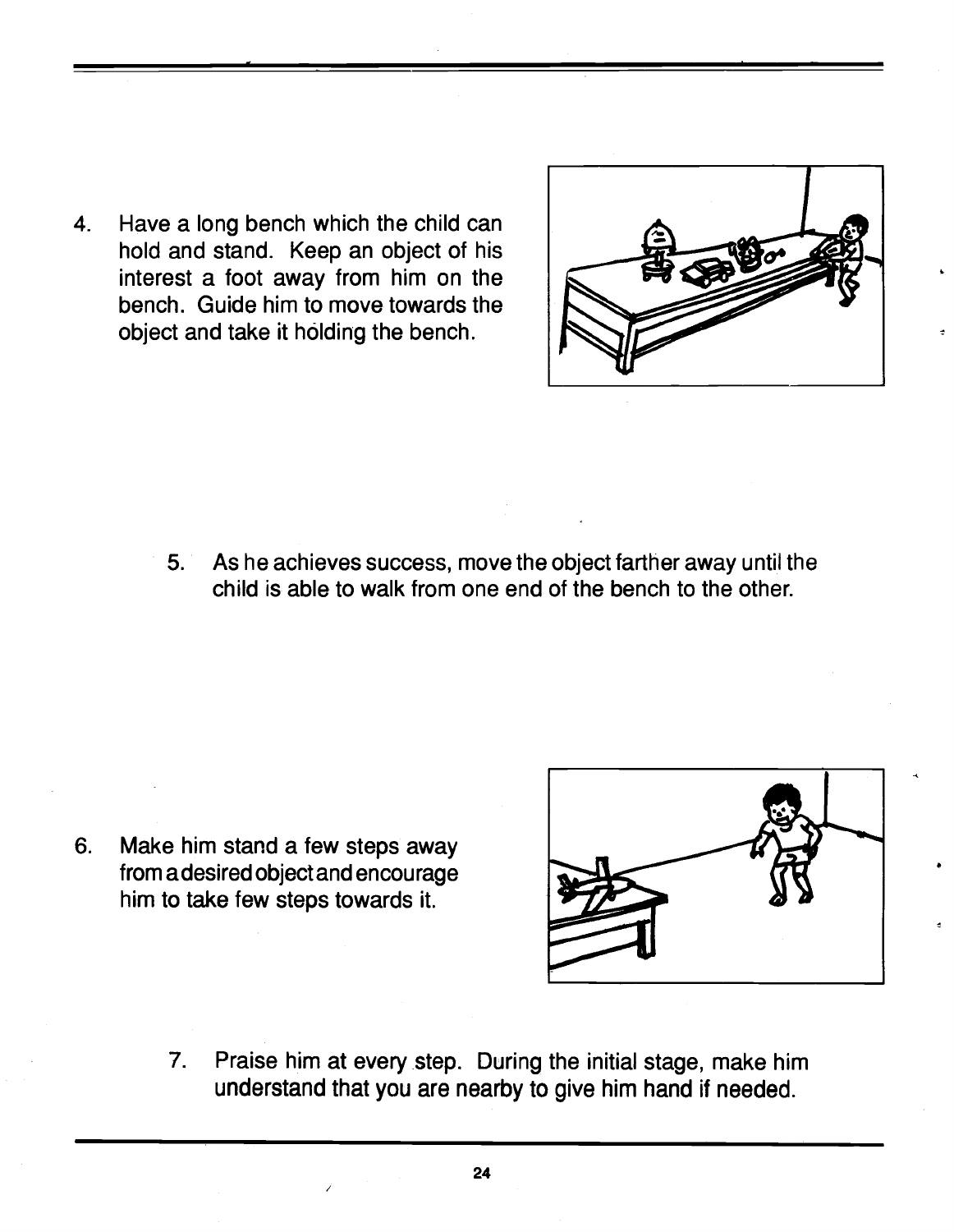#### 11. The child walks independently

Procedure:

1. Once the child is able to take a few steps by himself, give him chances to take more steps. Stand a few feet away in front of him, bend down with you hand stretched and say 'come', 'come' in the mother tongue.

2. When he attempts to take steps forward hold him with both hands and laugh with him. Increase the distance and motivate him to walk.



- 3. Tell the child to take objects to the family members sitting in another room.
- 4. When the child asks for an object, create opportunities for the Child to walk to a place and get it.
- 5. Motivate him to walk with you to go to a place where he likes to go.

Two little hands go clap, clap, clap Two little feet to walk, walk, walk

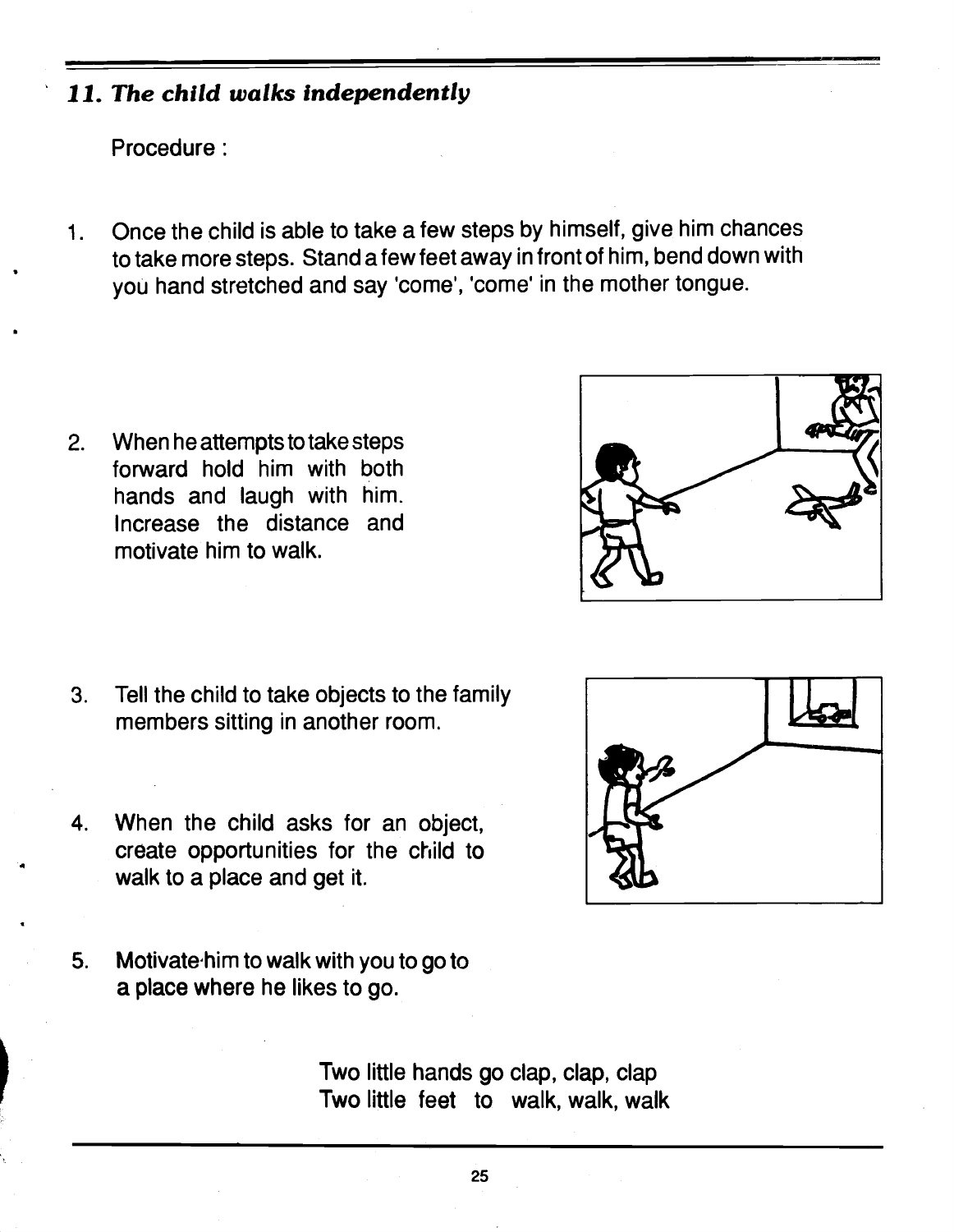#### 12. The child sits in a chair/bench

Procedure:

1. As the child gains balance to walk independently, train him to sit in a chair/bench.

2. Make him stand in front of a low chair/bench. Hold his shoulders and guide to lower self on it. reduce the help as he learns to sit by himself.



3. During meal time if the family members use chairs, make him sit by himself for dining. Use the seat suited to his age and physical maturity for training.



4. During recreation/visiting others give the child chances to sit by himself on a chair.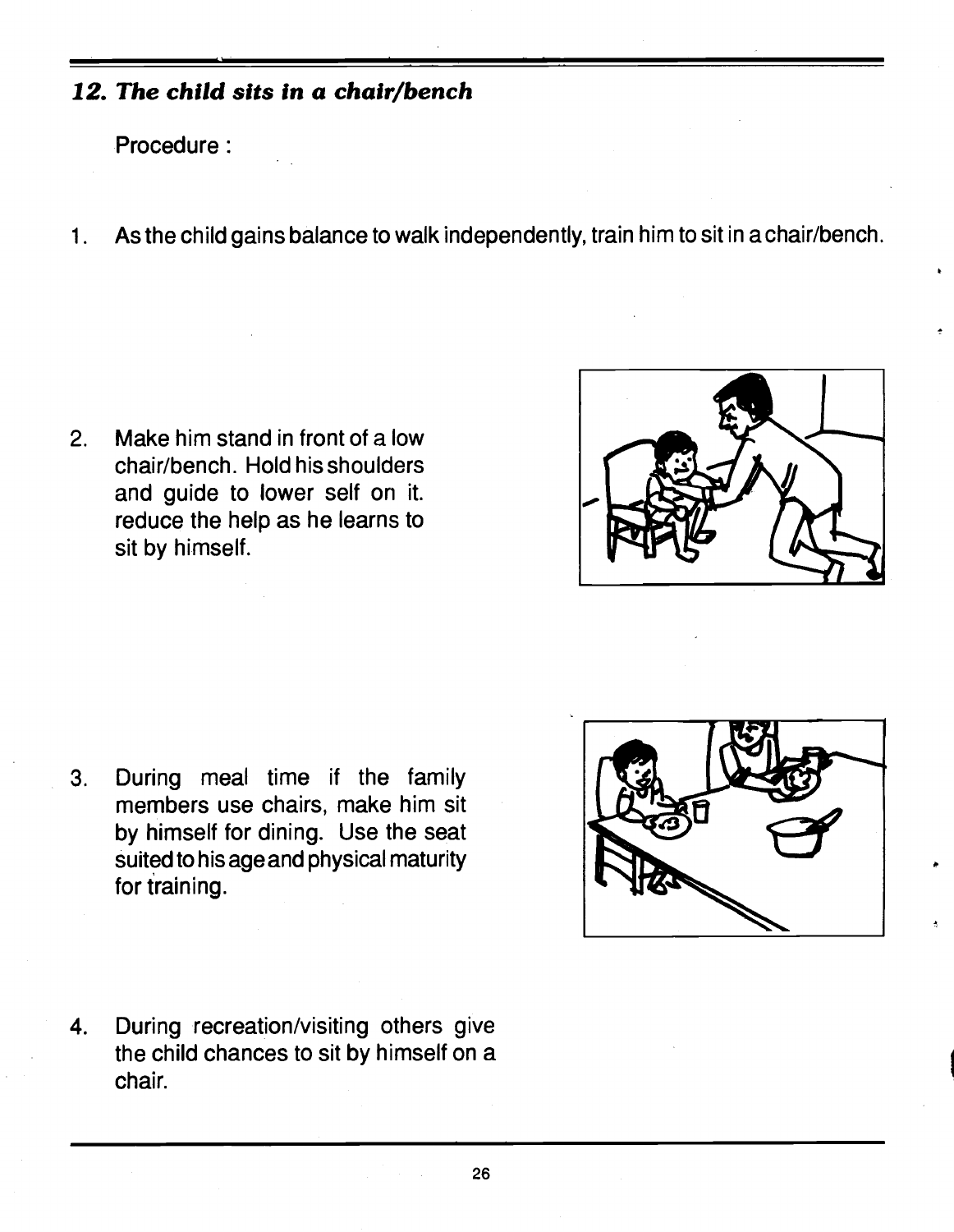# 13. The child squats and returns to standing position by himself

Procedure:

Hold his hands and play sit, stand, sit,  $1.$ stand with him. Do this along with him. Other children can also play the same game which will hold his interest. Slowly, take away your hands and let him sit and stand by himself.



- 
- 2. If needed hold his hands and guide him to bend his knees to squat. Tell him to pick up the object on the floor.

3. Guide him to return to standing position holding your hands. Gradually reduce the physical aid. Make him practice squatting and return to standing independently.

4. Ability to squat and return to standing position is important especially for independent toiletting.



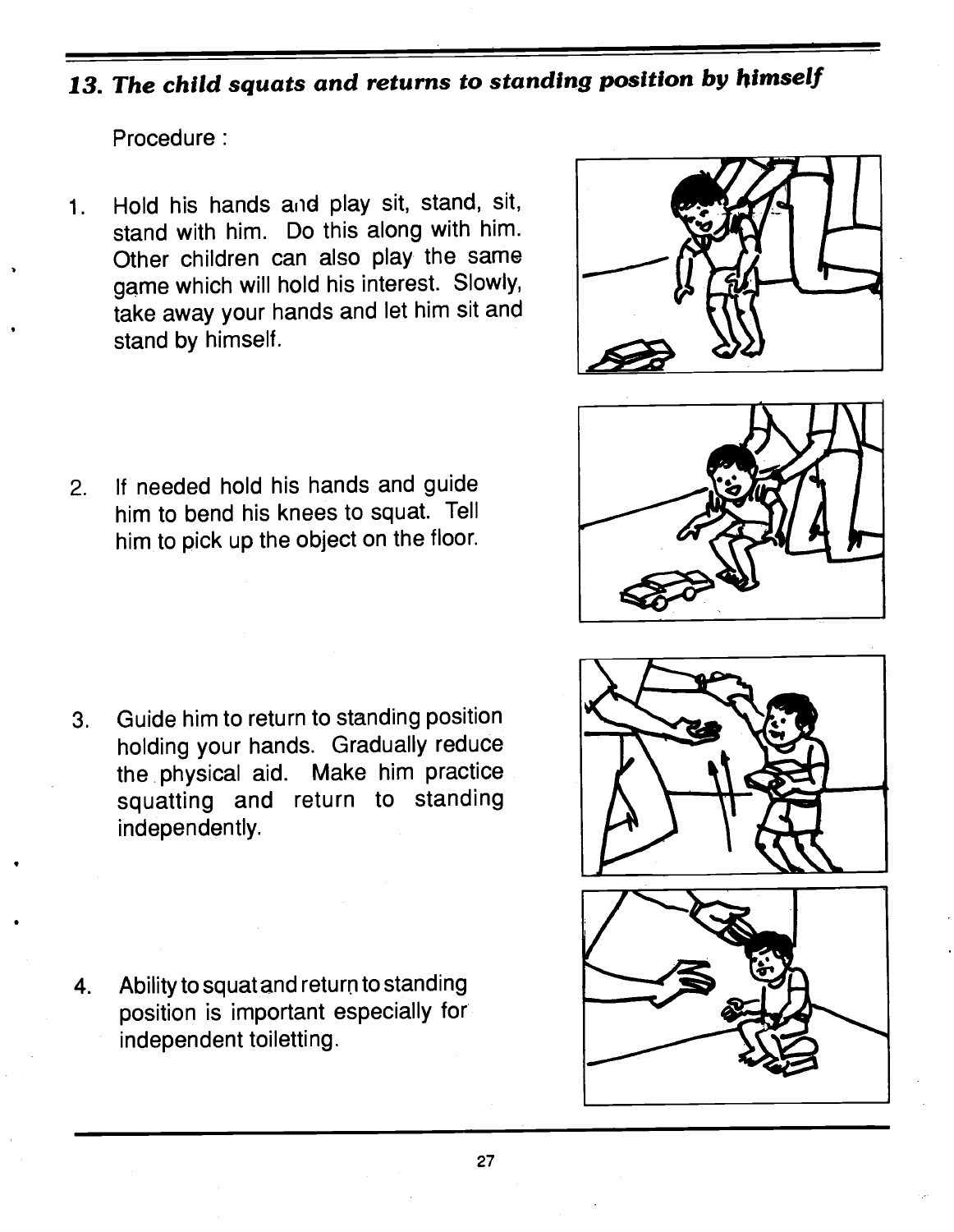# Play the Game 'Sita sit, Sita Stand'

Tell 3 to 5 children to stand in a circle. Ask the children to squat/stand when you /leader says "sit/stand", anyone who does it wrong will be out.

Initially, let the child watch when the children squat and stand. As the next step, include the child in the group, hold his hand and help him to squat and stand.

This game will help the child to learn how to squat and return to standing.

<u>———————————————————————</u>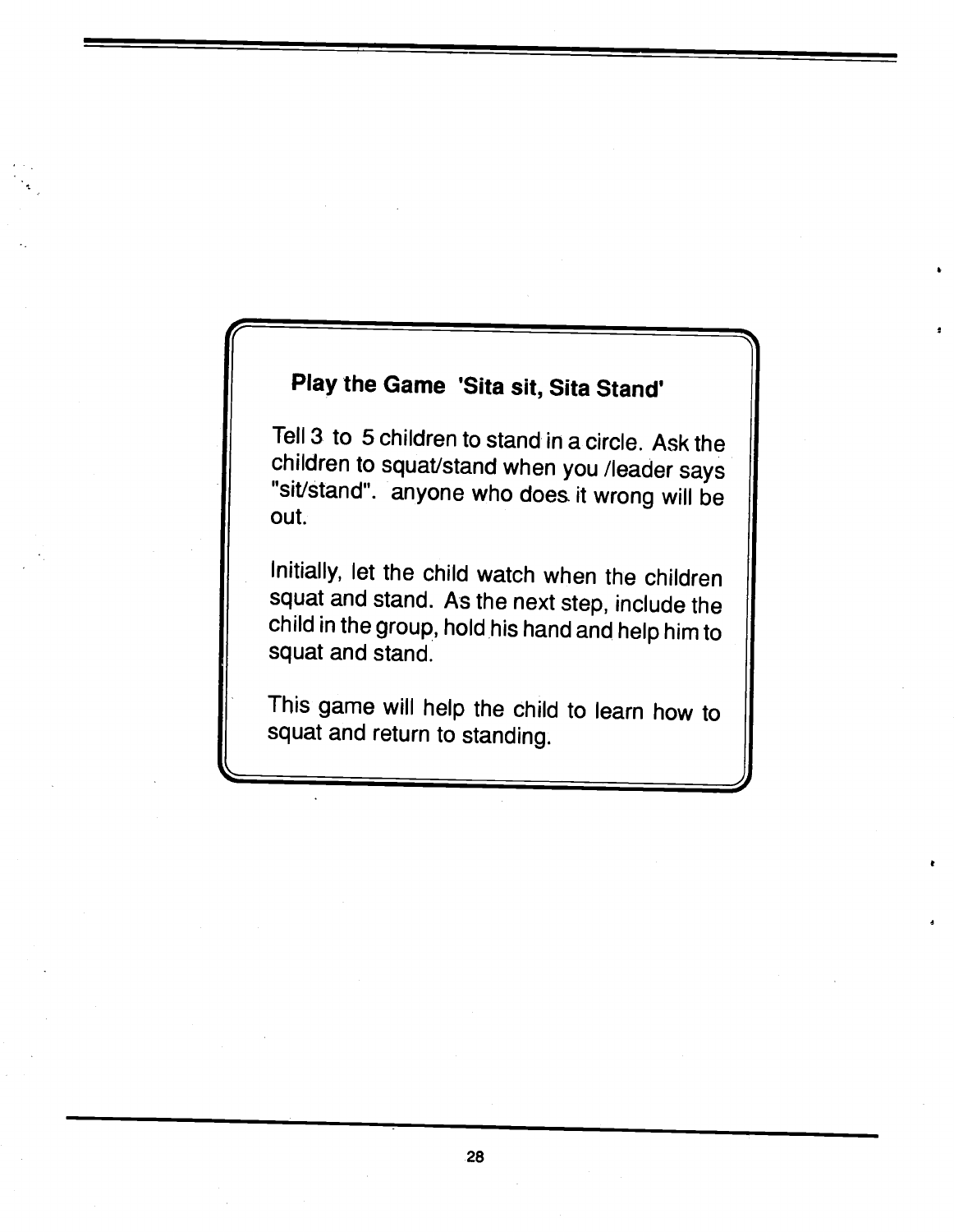#### 14. The child walks upstairs with aid

Procedure

rail/your hand

1. Stand near the first step from the floorwith the child. Guide him to lift his right leg and place on the first step holding the rail/your hand.



2. Help him to lift the left leg and place on the first step holding the

3. Keep his favourite object on the second /third step and motivate him to climb the steps to take the toy.

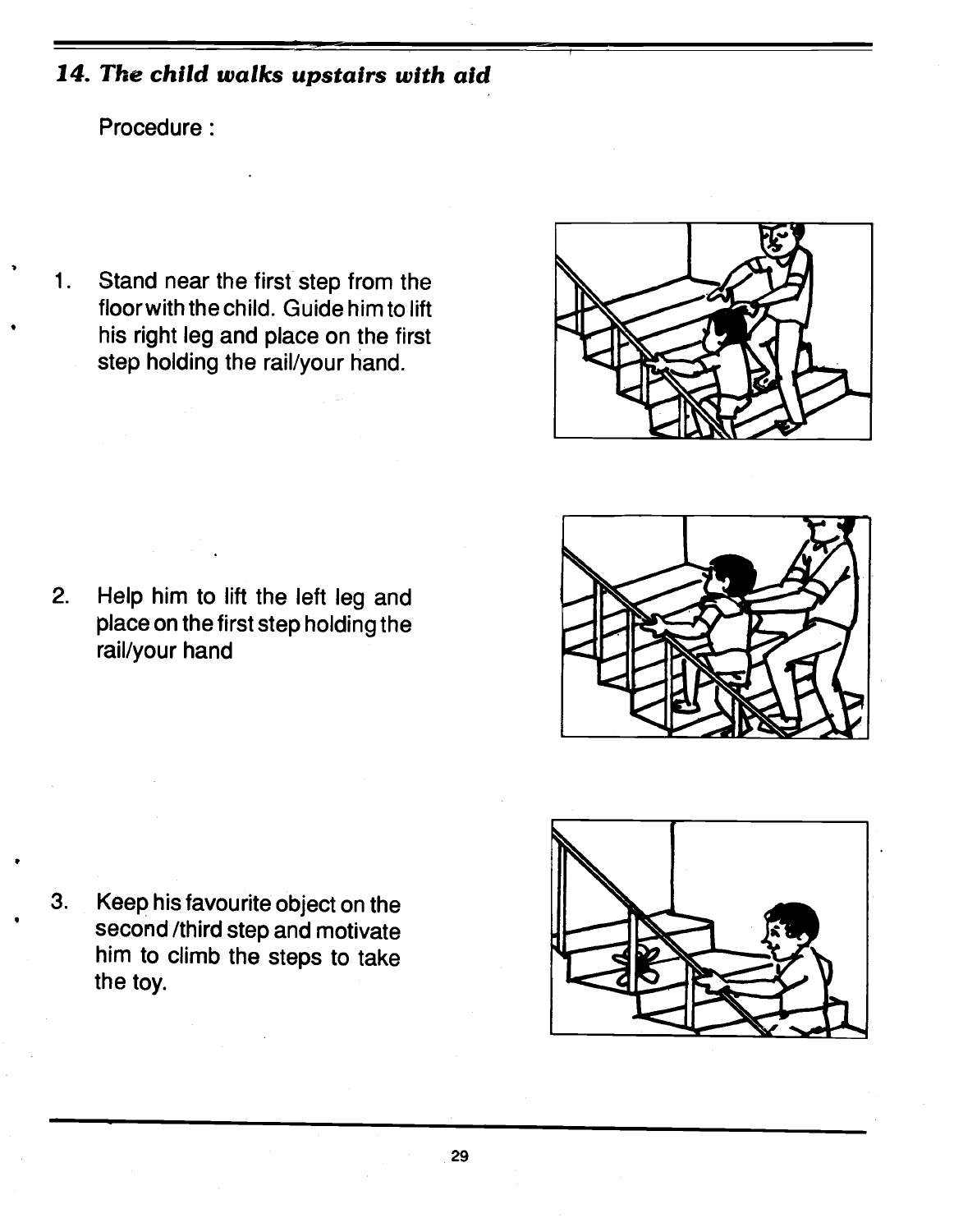

4. Initially let him climb the steps with both 'feet one after the other in each step.

5. If the child has fear in climbing, allow him to have his hands on the steps above and climb, initially.

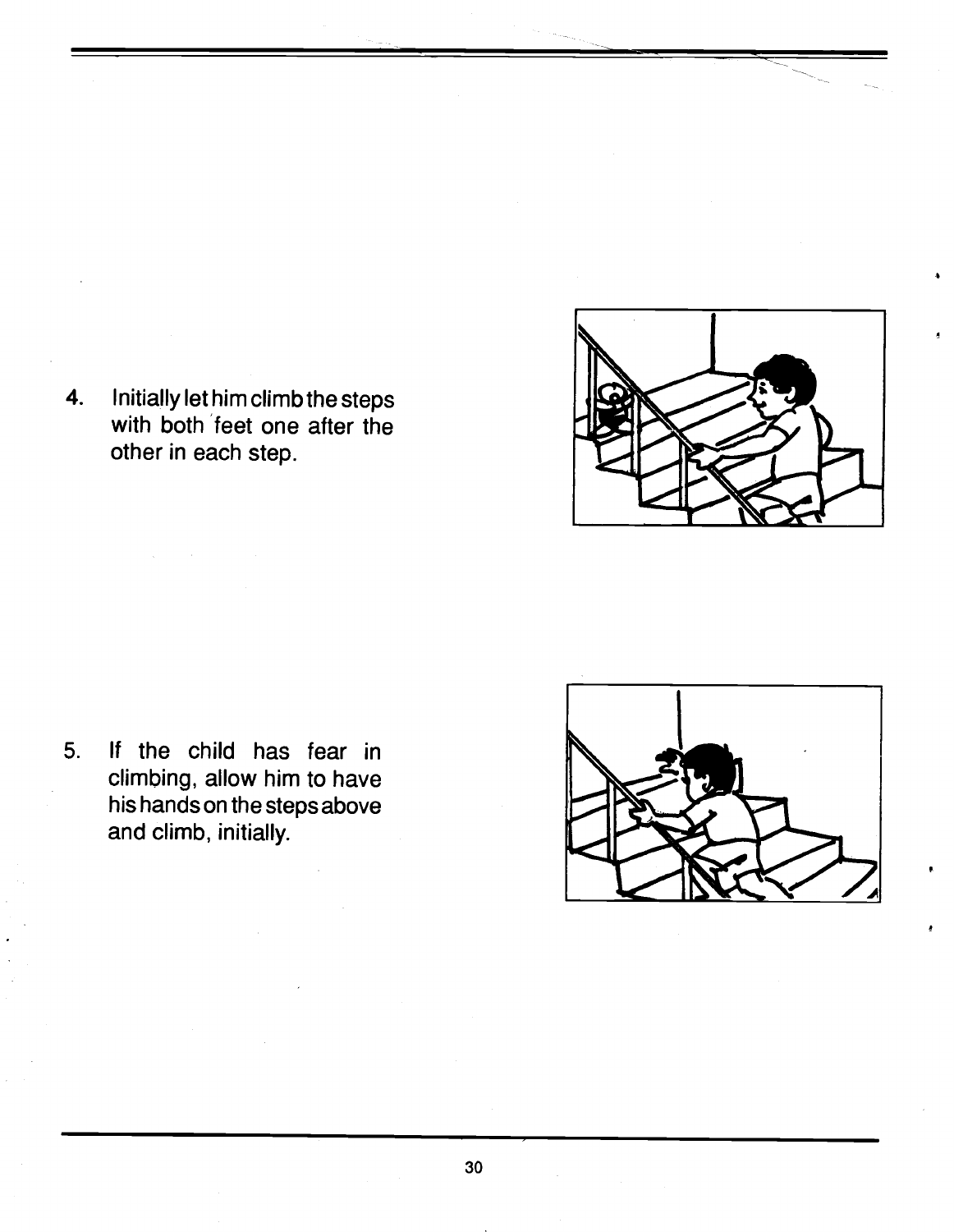# 15. The child bends at waist

Procedure:

- 1. As the child gains confidence to stand and take few steps independently, train him to bend at waist to pick up objects.
- 2. Keep an object of his choice in front of him and motivate him to bend to take it.

3. Let him watch when you bend at waist and pick up the object.

- 4. Hold his shoulder and waist and guide him to bend towards the object. Initially the objects can be keptat2 to 3 feet height.
- 5. Gradually reduce the help and encourage him to bend at waist to pickup objects from the floor. Simulate situations to train him to bend and pick up objects.





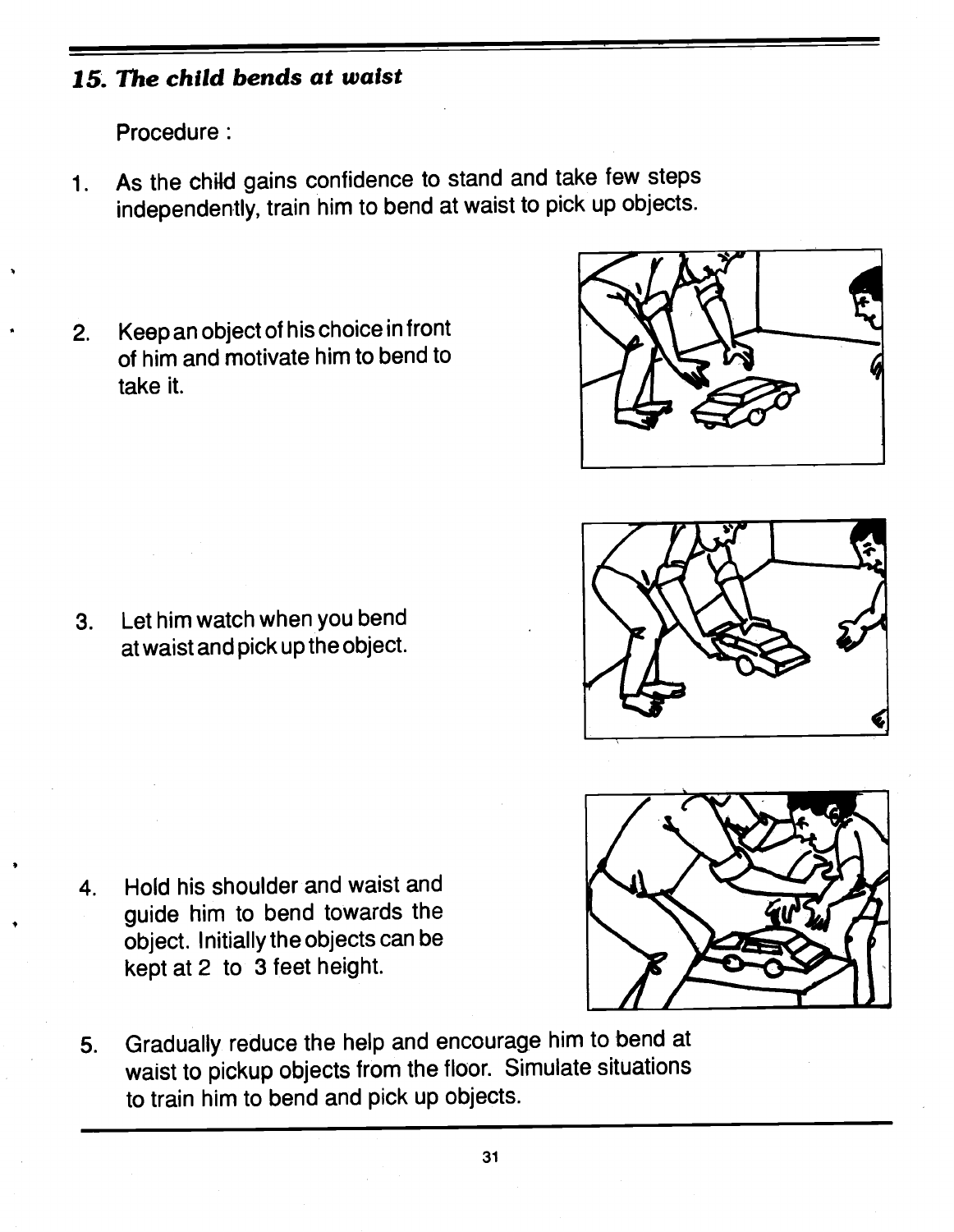6. Nursery rhymes and exercises with other children involving bending will enhance this activity.

Let the child join with other children in singing nursery rhymes such as . . . . .



Bits of paper, bits of paper lying on the ground makes the place untidy pick them up, pick them up

32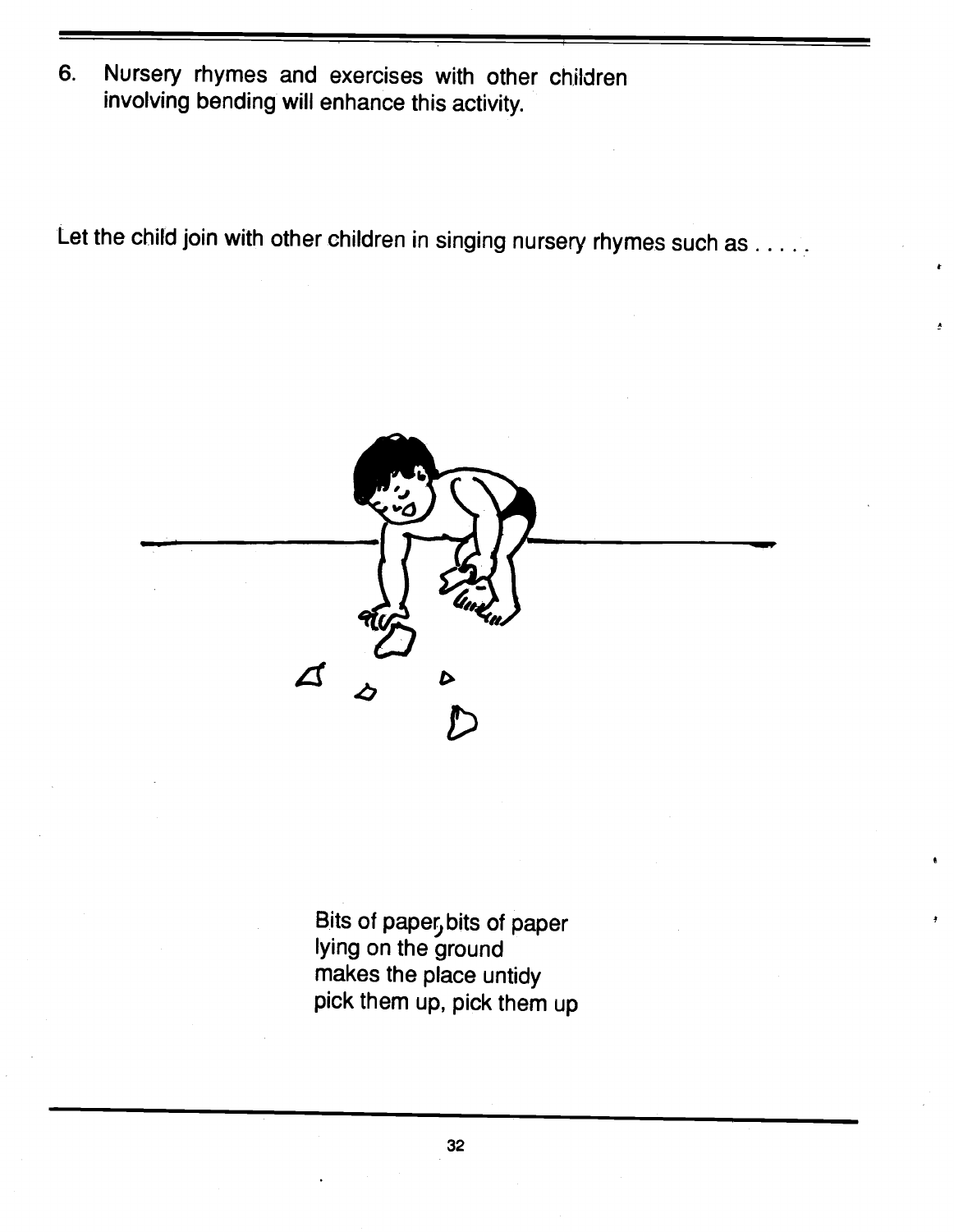### 16. The child jumps in place with both feet

Procedure:

- 1. As he gains body balance to stand and walk independently, train him jump.
- 2. Have the child stand facing the wall/ table/tree. Tell him to hold on to the support in front of him. Hold him under the shoulder. Help him to lift his body and jump.

- 3. Let the child watch when you jump in place with both feet.
- 4. Arrange a game for the children and motivate him to join with themto jUmp.





5. Repeat the activities till he jumps independently.

Action Rhymes such as the following will help

Ring - a - ring 0 Roses A pocket full of roses ahasha, Bhasha.. (jump) All fall down.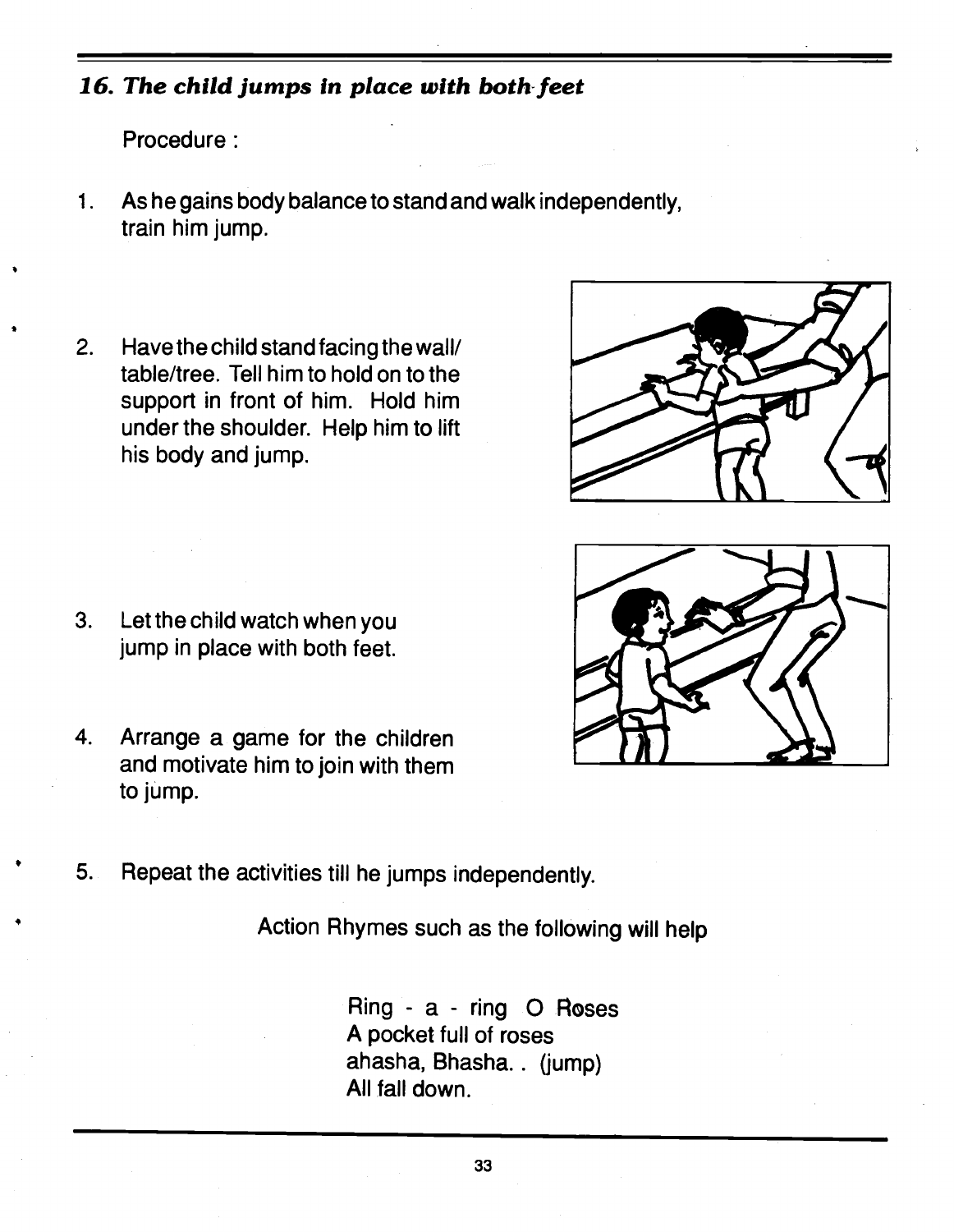#### 17. The child walks upstairs alternating feet

To train this make sure that he climbs with both feet at each step one after the other first. Procedure:



- 1. Take the child to the step and show him how other children are climbing the steps, alternating their feet.
- 2. Initially let him use the rails/your hand to hold while climbing up. After making him stand near the step, help him to lift his right leg and place itfirm!y on the first step.





- 3. Guide him to lift his left leg and place firmly on the second step. Praise him for his effort. Model the climbing for him if needed.
- 4. Gradually reduce the help when he starts climbing by himself. Stand on the third step bending towards the child to give him confidence.



5. During initial stage of training, use steps with low height. For training purpose use various types of steps in the house/school/play ground. Steps from verandha to the courtyard, steps to the first floor, steps of a slide etc.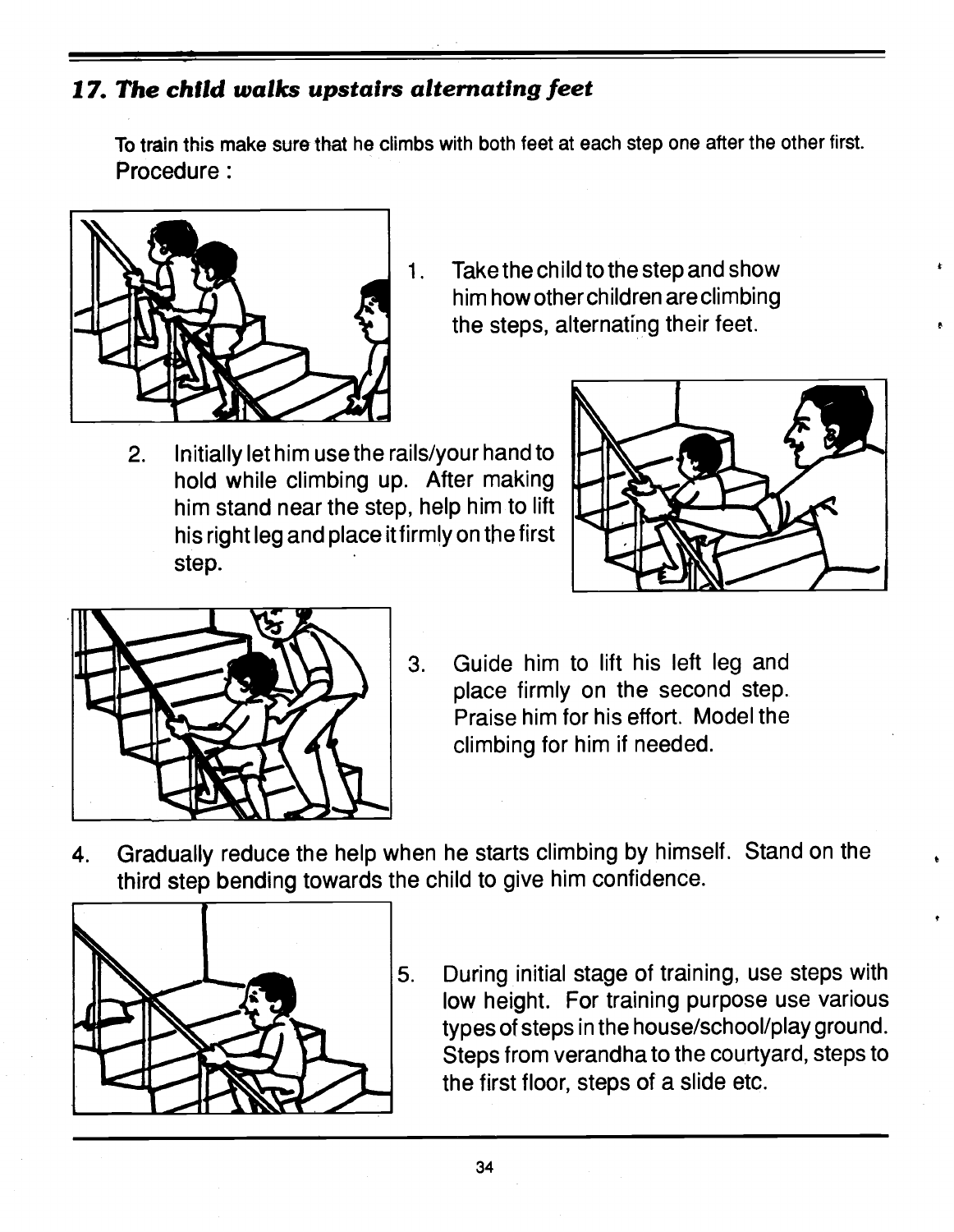# 18. The child throws a large ball with both hands

#### Procedure:

1. Let the child watch when you/other children throw a ball.





3. When the child keeps the ball in both hands stand behind him and hold his hands Guide his hands to make movements to throw the ball.

2. Give a ball to the child and help him

to hold it with both hands.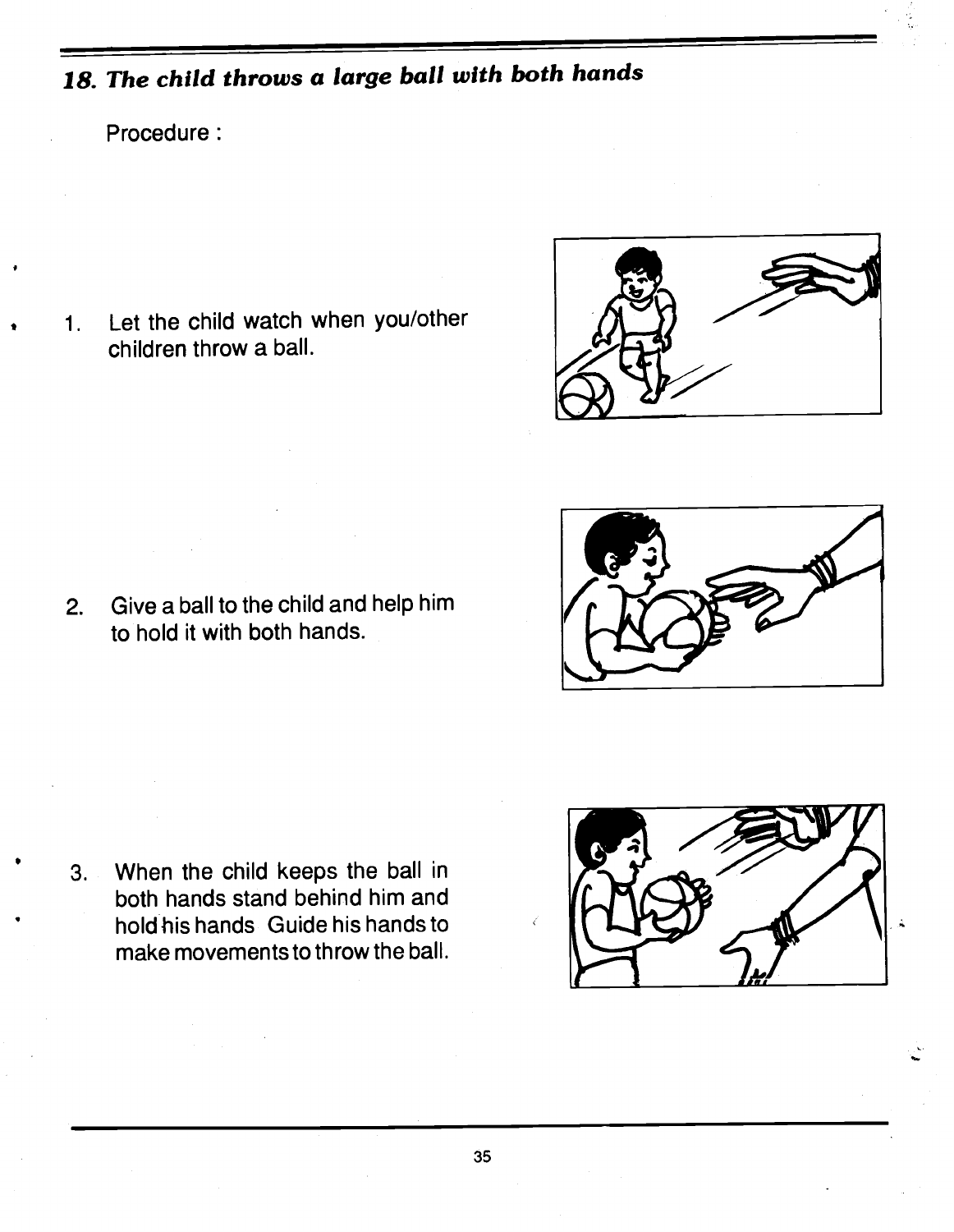4. Gradually reduce the physical help so that he could attempt to throw by himself.

5. Stand in front of him and tell him to throw the ball towards you. Select the proper ball which the child can hold easily and throw.

7. Provide opportunity to play with other children.









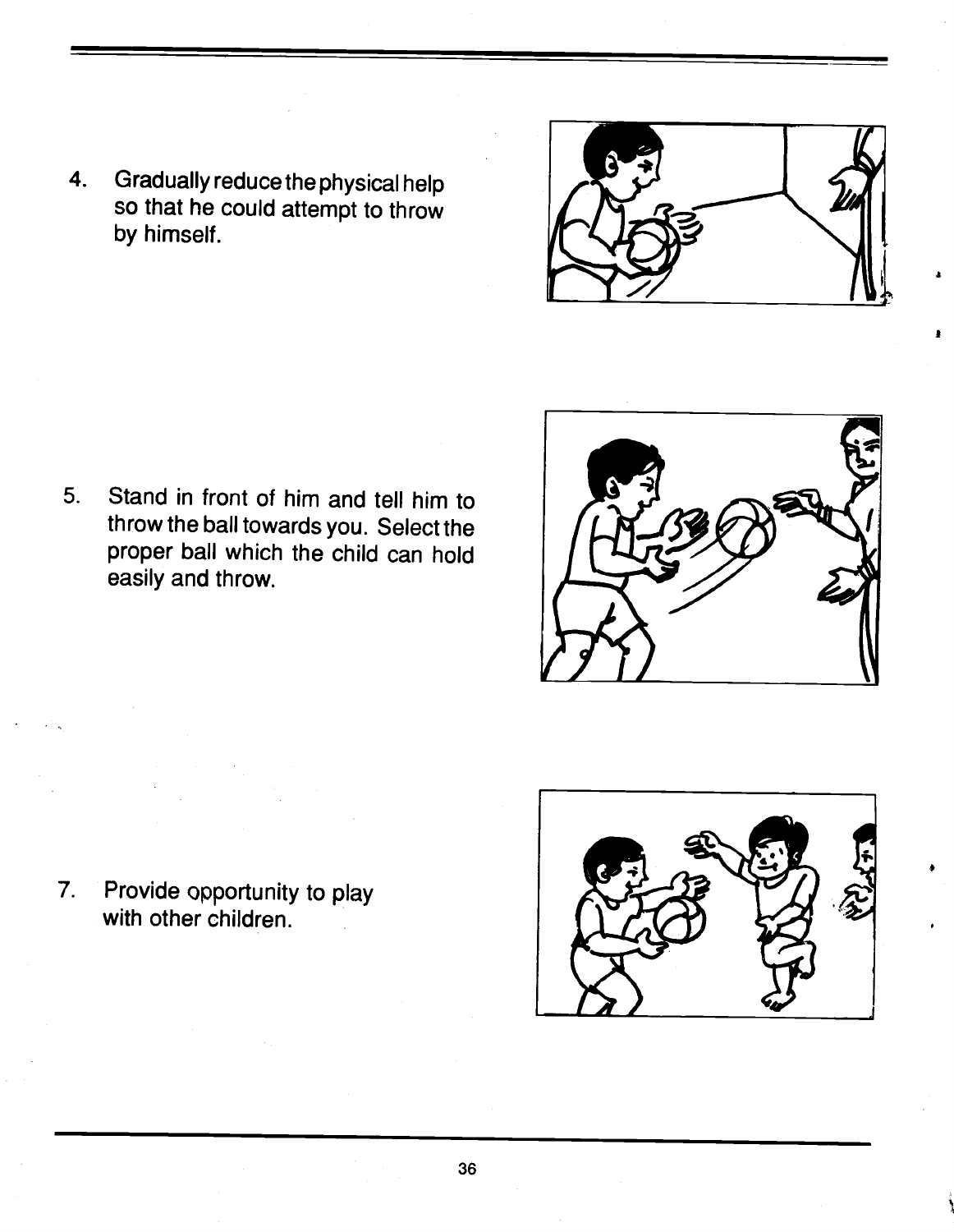#### 19. The child runs ten feet

Procedure:

- 1. As the child starts walking independently, train him to runwhich would help him to take part in sports and games.
- 2. Arrange a game "catch me" for the children. Initially let the child watch when the children play running.

3. Hold the child's hand and slowly run with him. Gradually increase the speed and reduce help.







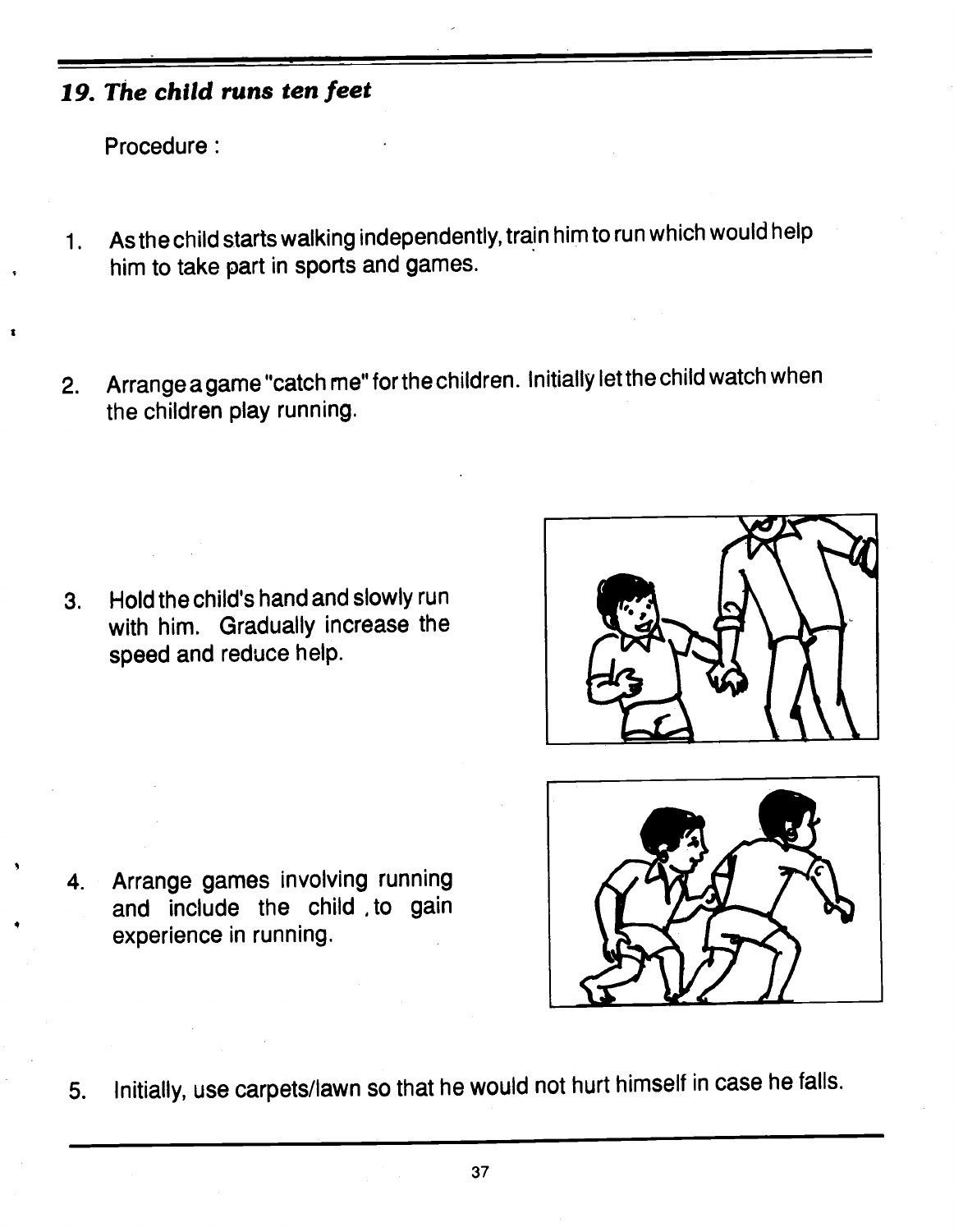#### Action Rhymes:

Run in the river (run in place) Jump over the ditch (jump) Avoid the drain (step aside) In a miniature river.

Sail your boat (stoop and sail) Or anything you know will Float The rain is over The water will flow.



I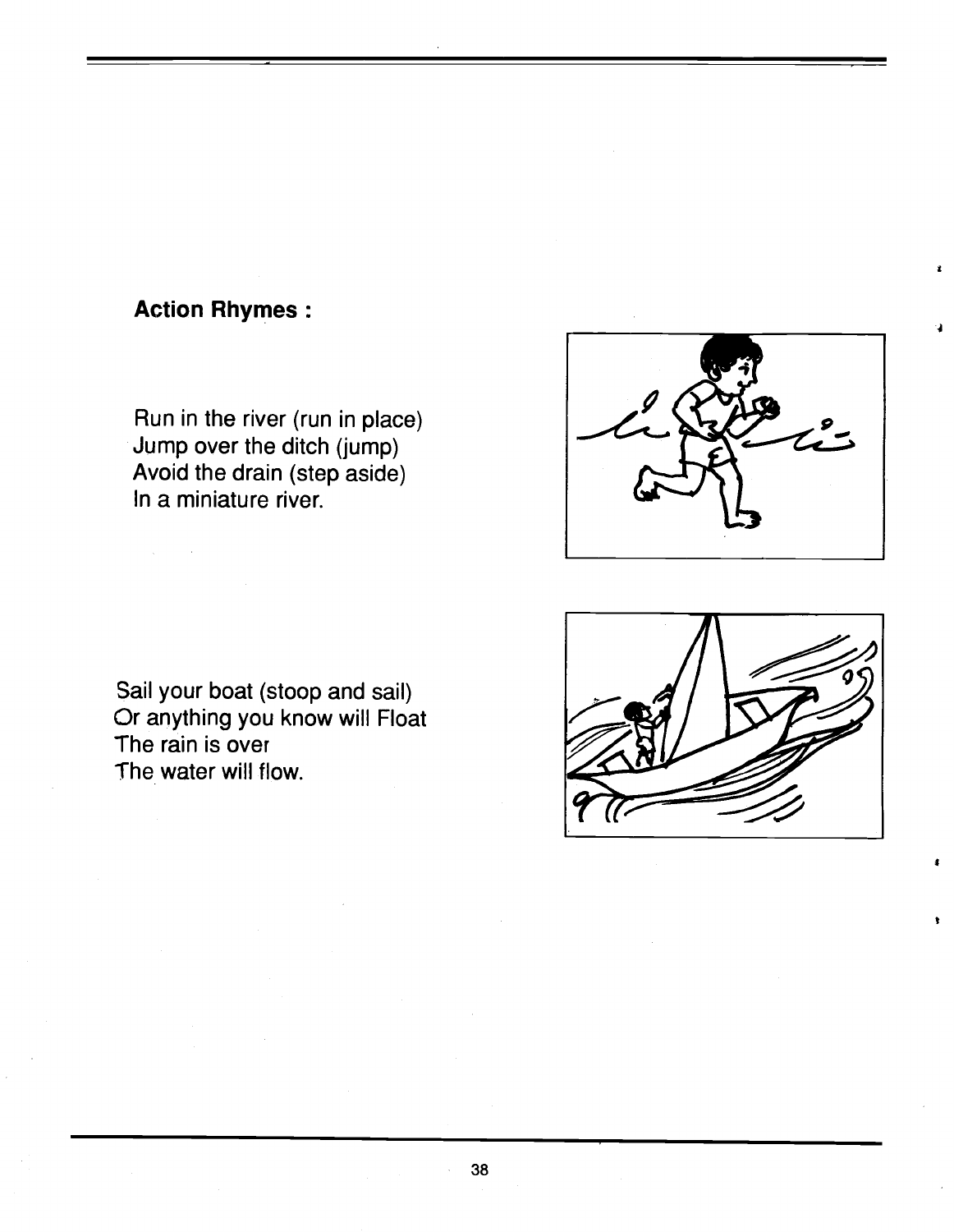#### 20. The child kicks a large ball

Procedure:

- 1. Take the child to the play ground and show himhow children are kicking the ball.
- 2. Let him watch while you kick the ball. Demonstrate kicking motion several times. Then motivate the child to imitate you.

3. Keepaball infrontofthechild. Physically help him to move his leg towards the ball. Help him to maintain balance on one leg while kicking.



4. Stand 3 feet away from him and roll a ball towards him. Encourage him to kick it back to you. Praise him when he does.



5. Give him chances to play with other children by kicking the ball.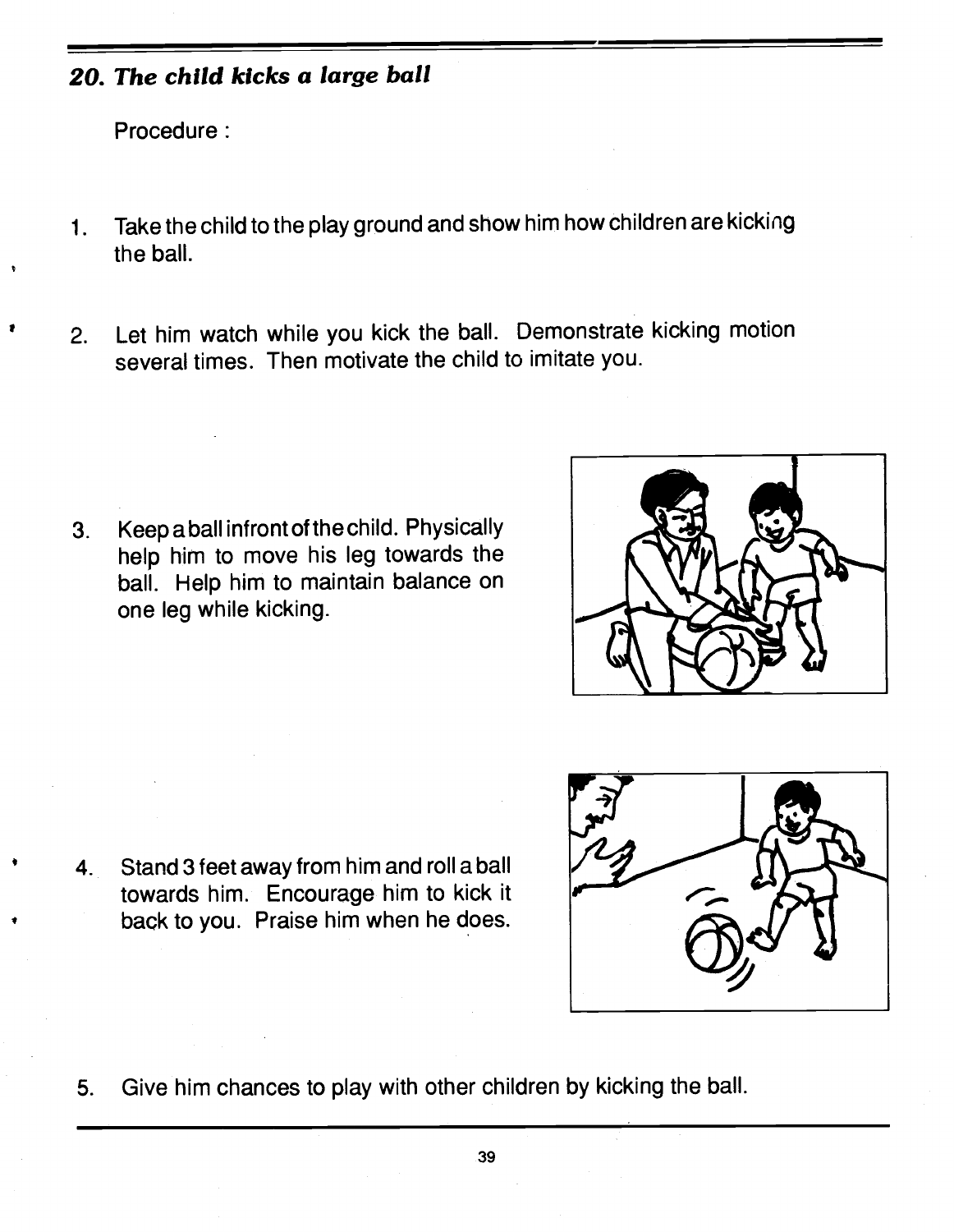#### 21. The child uses a moving swing

Make sure that the swings are secured well with proper balance

- 1. Take the child to the playground and show him the swing. If there is no swing, make a swing using rope, cloth/wood piece. while training swing should not be very high. Have it bout 1-11/2' from the ground.
- 2. Let the child watch when you use the swing
- 3. Help him to sit on the swing and to hold the chain / rope with both hands.
- 4. Keep your hands with his hands on the rope and push the swing forward and backward.

5. Push the swing forward and remove your hands. When it comes back to you, again push.



&

I



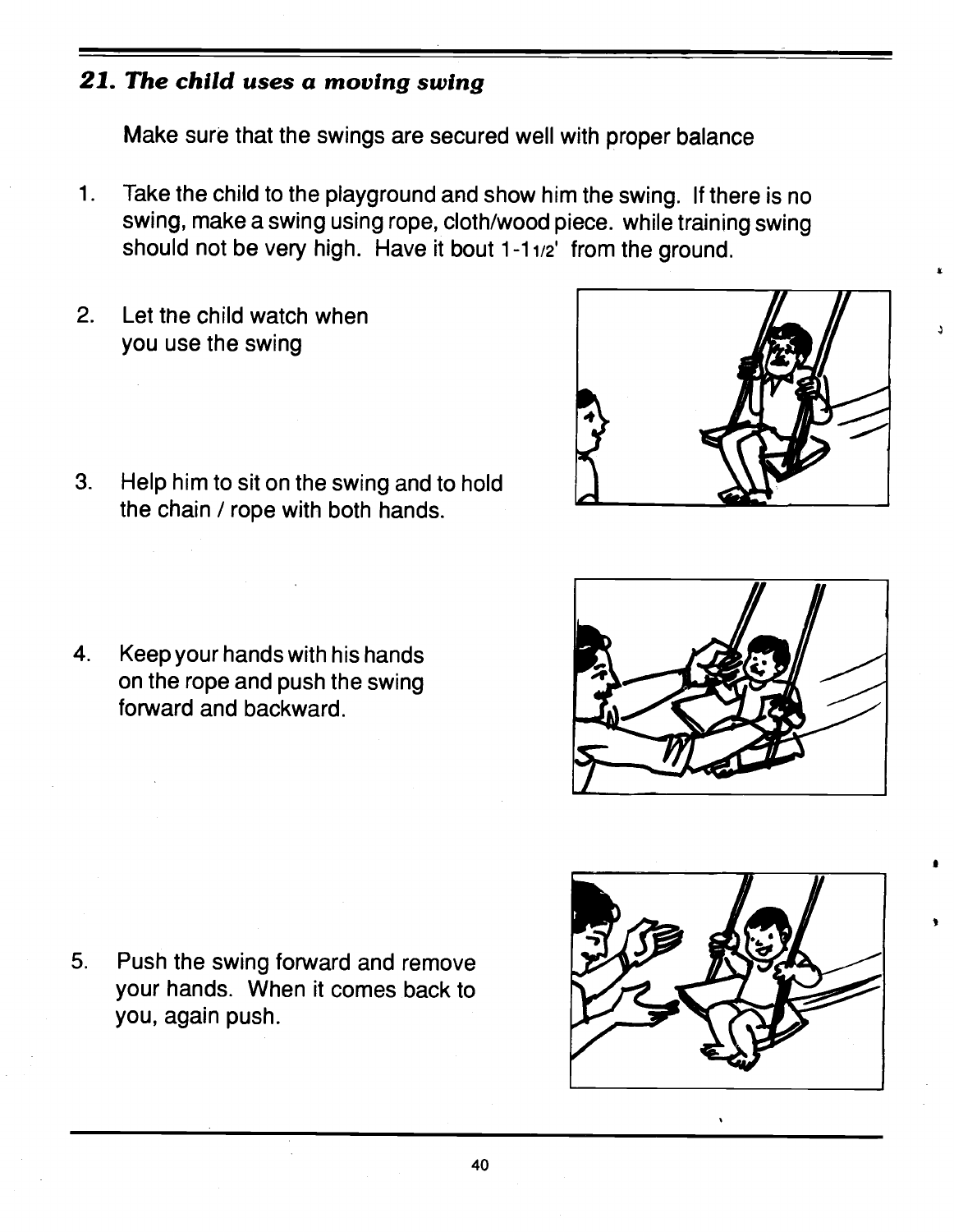6.. Reduce pushing each time when the swing comes back to you. Tell him to move his legs back and forth with each swing.

7. Be sure that the swing is low enough for his feet to touch the ground. As he becomes more independent, continue by encouraging him to swing on his own.

8. During leisure time, tell other children to take him to the play groynd and swing so that he could enjoy his leisure time. Tell him he should wait for his turn while other children are playing. Demonstrate how to wait and take turns.

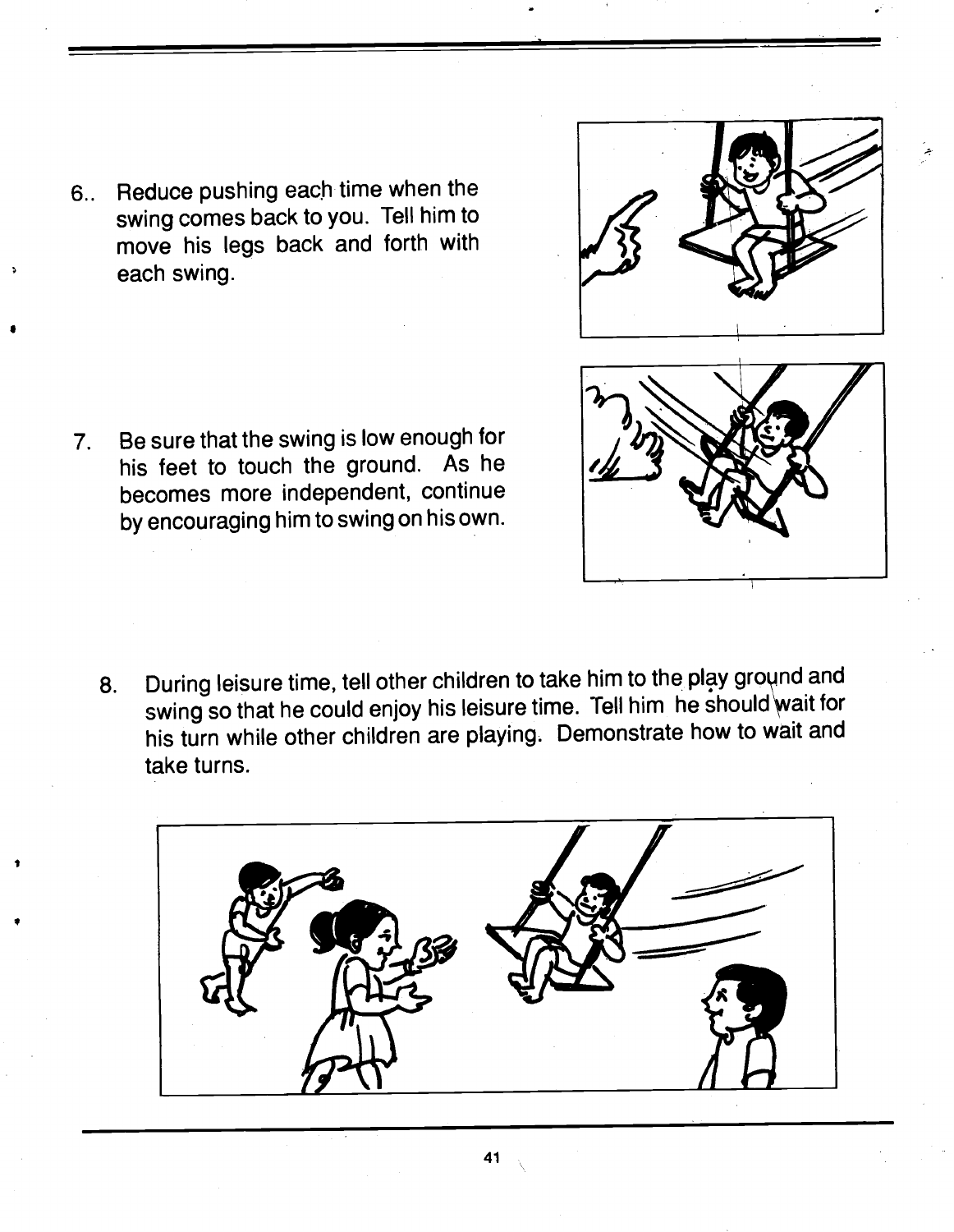22. The child stands on one foot without aid for 4 to 8 seconds

Procedure:

- 1. Balancing on one foot is necessary for certain activities of daily living. Eg. climbing up the stairs;
- 2. Take the child towards the wall. Otherwise let him stand nearachair. Tell him to hold on to the chair/wall and lift one leg.

3. As he gains balance to stand on one leg with assistance, reduce the. aid. Remove the chair and give him your finger to hold on.

4. Encourage to stand without aid. Count

on one leg while you count.

upto 5, and ask him to maintain balance



J

\*



- 
- 5. Gradually increase the time. Practice it when he kicks the ball, climbs a ladder, and so on.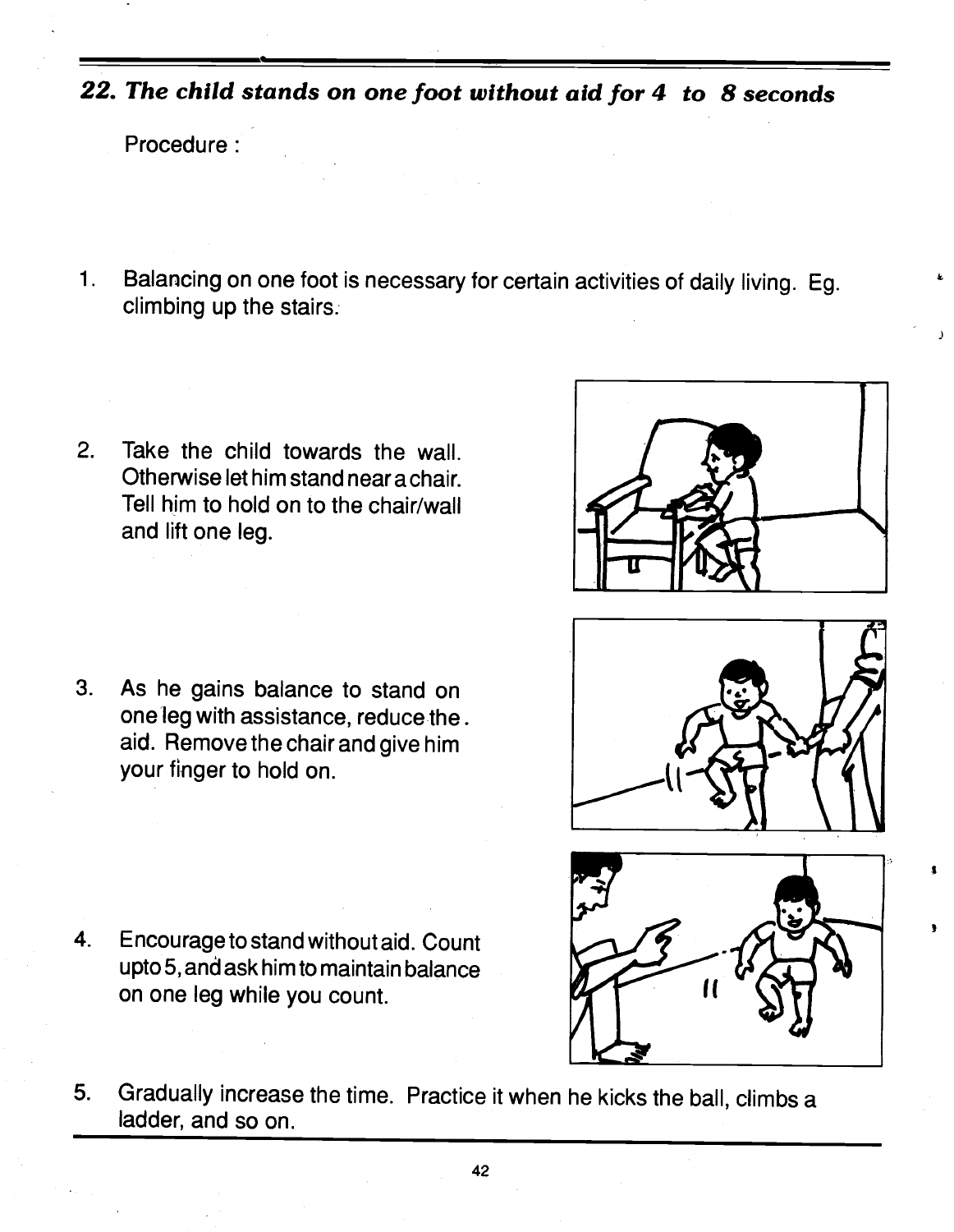#### 23. The child jumps forward ten times without falling.

Procedure:

- 1. Let the child watch when you jump forward.
- 2. Hold his hands, jump and let him jump with you.
- 3. Tell him to jump in place with both feet when you clap and count.
- 4. Draw circles in front of him on the floor. Stand on the first circle in front of him and tell him to jump to you. Move towards the other circles one by one asking him to jump to you.

- 5. Appreciate when he jumps forward.
- 6. Conduct games for children, let the child also join them.





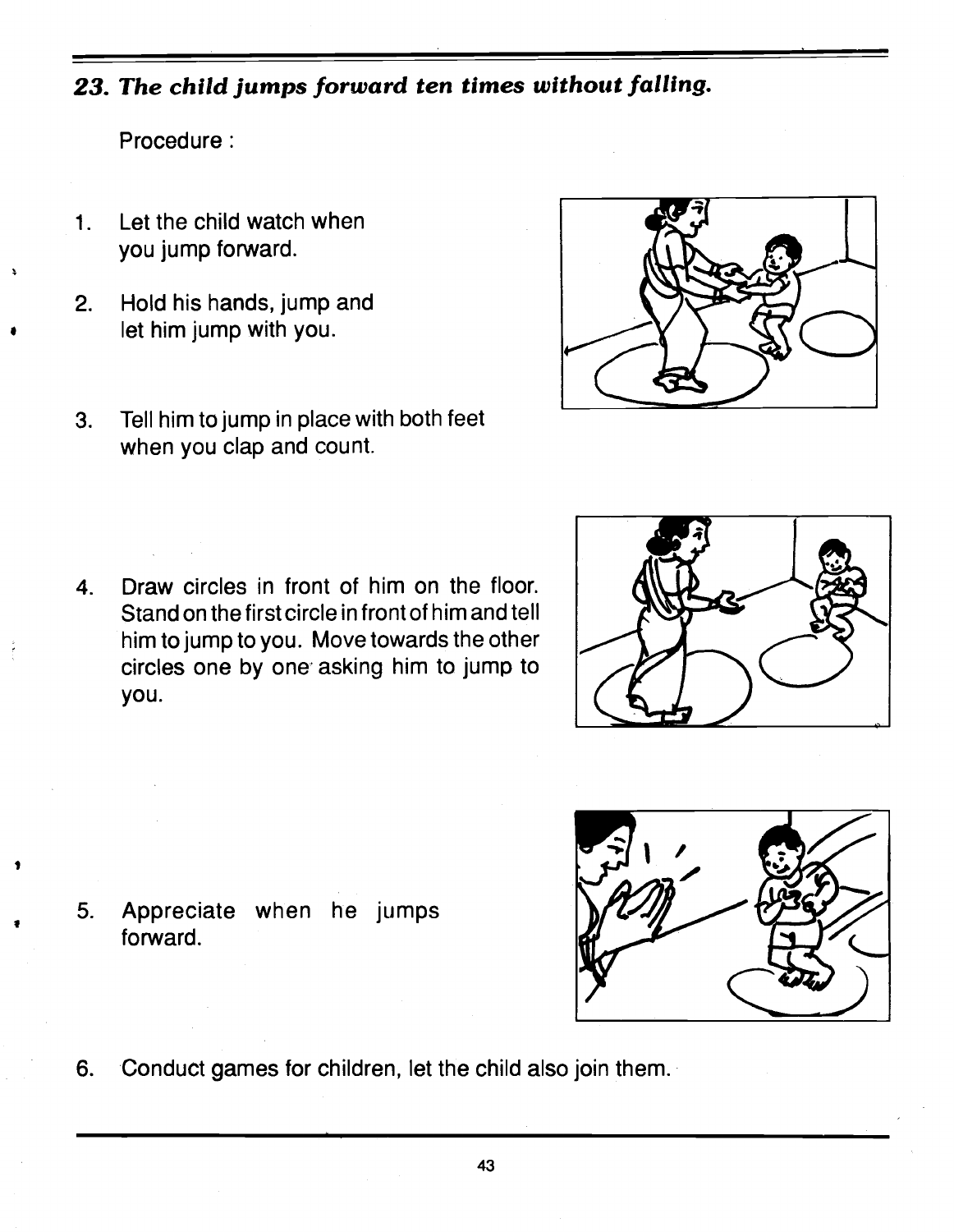#### 24. The child hops on one foot 5 times successively.

Procedure:

- 1. Let the child watch when you hop on one foot
- 2. Initially let him do hold on to your arm for support. Hop with him.



 $\cdot$ 

4

3. Take a stick and hold at one end. Tell him to hop holding the other end.



4. Stand 2 feet away from the child and tell him to hop to you. Gradually increase the distance. Praise him for his attempts.



5. Arrange play activities for the children. Let one of the children hop and catch while others are running. As the child gains confidence let him hop and catch others.

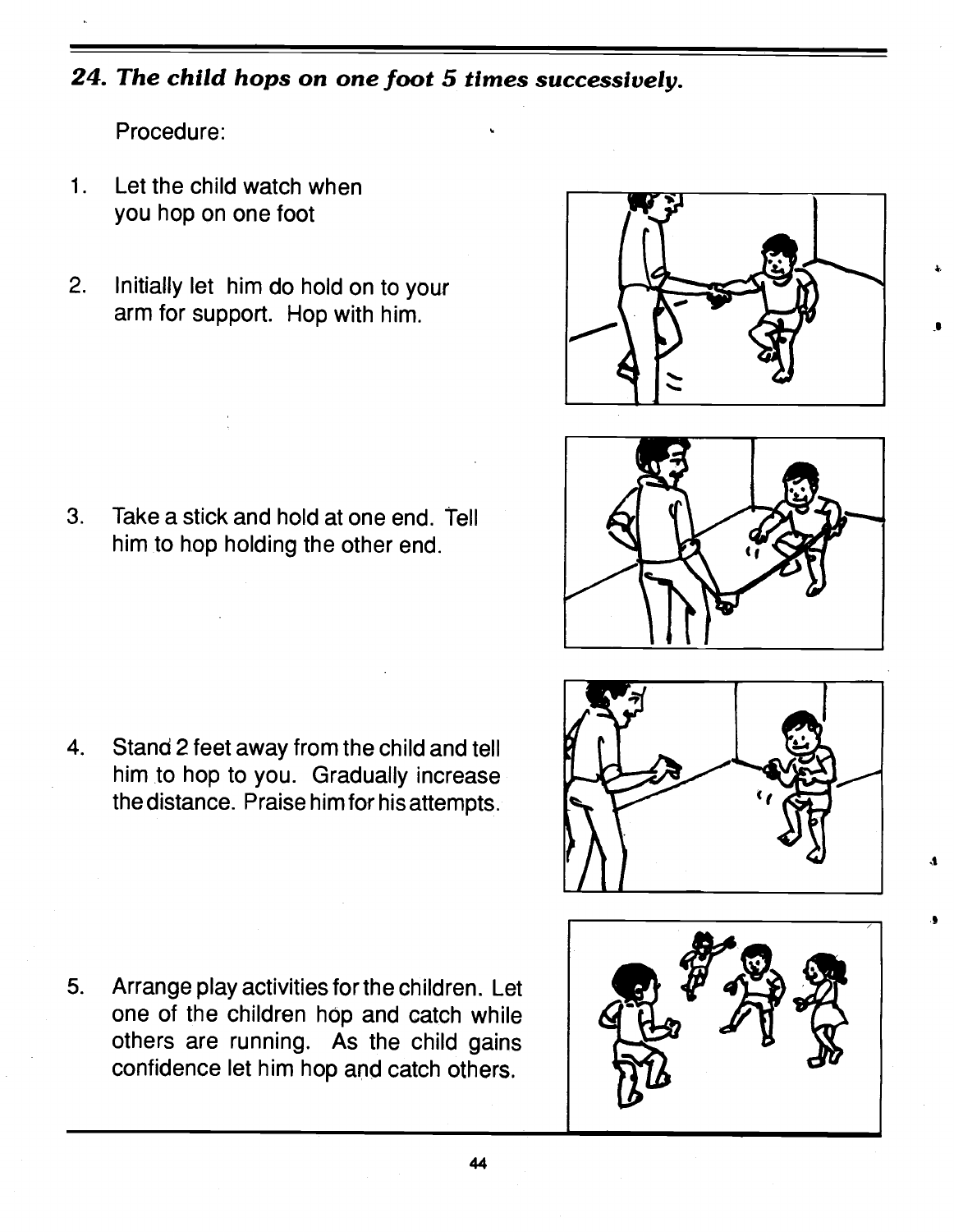

 $\ddot{\cdot}$ 

I wish I were a rabbit, I know what I would do, I would go like this - hop, hop, hop I would go like this - hop, hop, hop And that is what I would do.

45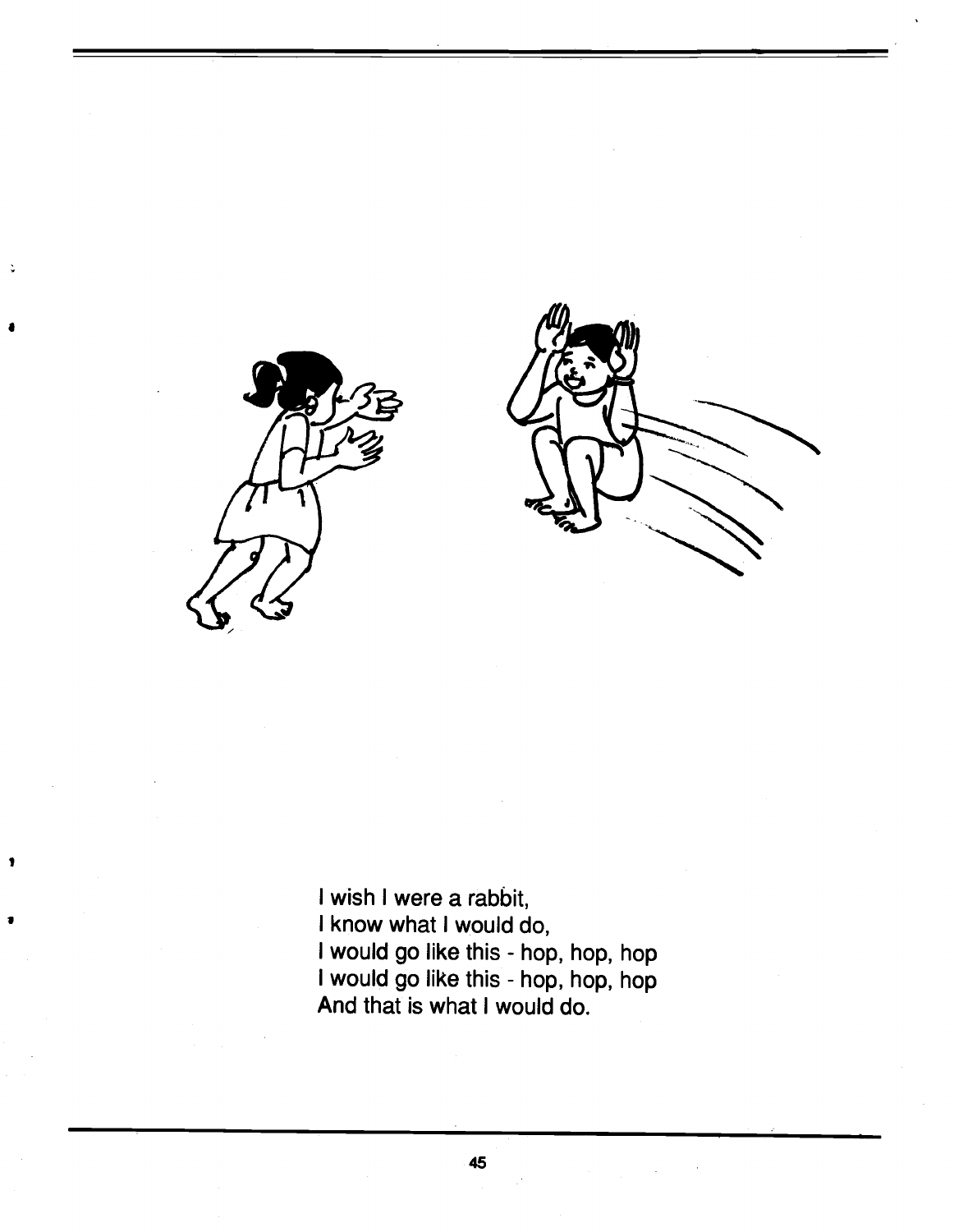# 25. The child climbs ladders ten feet high

Procedure

1. As the child gains balance to climb steps to go to upstairs / varandah from courtyard, train him to climb up on a ladder or steps of a slide. Make sure the ladder is properly fixed.



2. Let the child watch when other children climb up the ladder and slide down.



.1

- 
- 3. Hold his hands, climb up with him and slide down.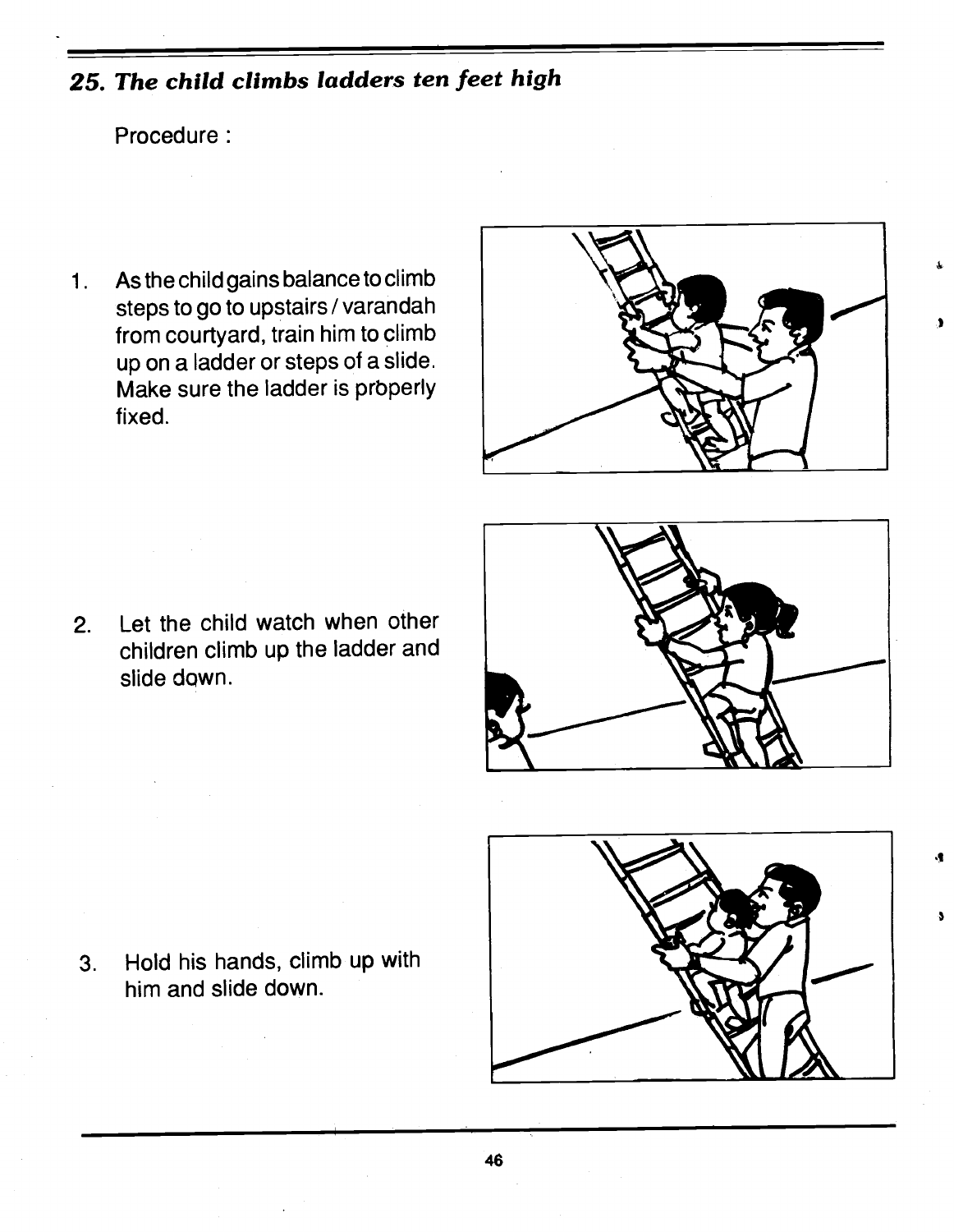4. When he climbs the steps, assure him that you are behind him to help him. tell him to keep his legs firmly and hold the rails/side of the ladders, when he climbs.



5. Keep a reward at the top when he climbs independently. Praise him.



6. During play time, take him to the playground and encourage him to play with other children on slide.